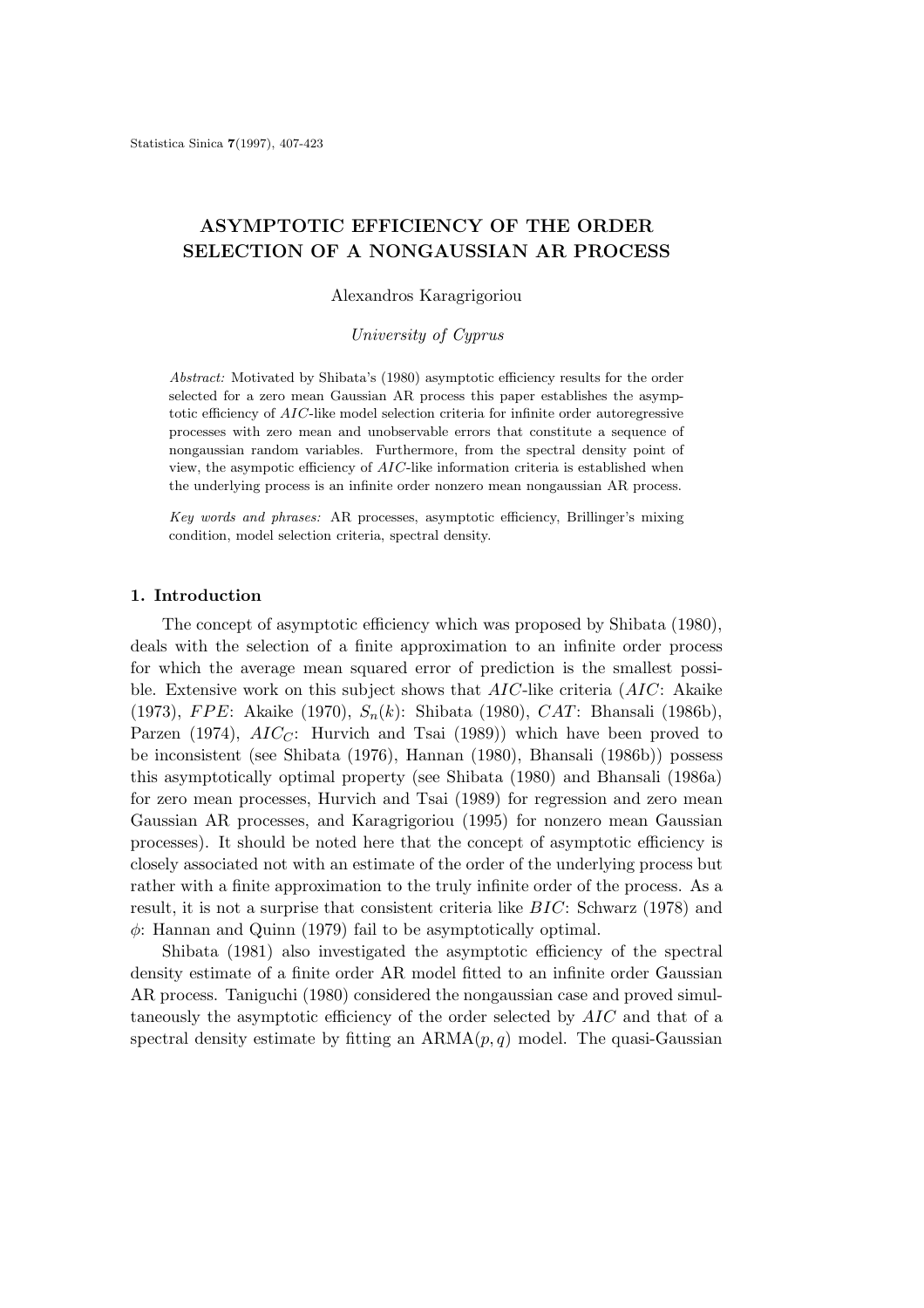maximum likelihood estimator of the vector of the unknown parameters was used and an asymptotic lower bound for the mean squared error of prediction was evaluated using Kolmogorov-Wiener theory. Finally, it was proved that this bound was attained if the order of the process was selected by AIC. Taniguchi's approach, although similar, is not based on the idea of the integrated relative squared error used by Shibata (1981).

The nongaussian case was also investigated by Härdle (1987), who established the efficient selection of regression variables when the unknown true error distribution is replaced by a likelihood function  $\rho$  which is believed to be close to the true one. Efficient selection was obtained using a special criterion which depends on the second moments of the true error distribution and is equivalent to the Mallows' (1973)  $C_p$  and AIC criteria.

This work is devoted to the asymptotic efficiency of the order of a zero mean nongaussian AR process as well as to the asymptotic efficiency of the spectral density estimate of a nonzero mean AR process. In Section 2, the definition of asymptotic efficiency, some preliminary results, and the assumptions required for asymptotic efficiency will be stated. In Section 3, the asymptotic efficiency of the order selected by the  $FPE$ ,  $FPE<sub>\alpha</sub>$ : Bhansali and Downham (1977),  $AIC$ ,  $S_n(k)$  and  $AIC_C$  criteria will be established. Finally, in Section 4 the asymptotic efficiency of the spectral density estimate of a finite order AR model fitted to a nonzero mean nongaussian infinite order AR process will be shown.

## **2. Assumptions and Preliminary Results**

Consider the linear zero mean infinite order AR process  $\{X_t\}$  of the form:

$$
X_{t+1} + a_1 X_t + a_2 X_{t-1} + \dots = \varepsilon_{t+1}, \qquad t = \dots, -1, 0, 1, \dots, \tag{2.1}
$$

where  $a_1, a_2, \ldots$  are real numbers and  $\{\varepsilon_t\}$  is a sequence of i.i.d. random variables with mean zero and variance  $\sigma^2$ . Let  $r_{ij} = E(X_{t+i}X_{t+j})$  be the autocovariance and  $R = (r_{ij}, 1 \le i, j < \infty)$  the infinite dimensional covariance matrix of  $\{X_t\}$ . Let  $V = {\mathbf{b : b'} = (b_1, b_2, \ldots), ||\mathbf{b}||_R < \infty}$  be the vector space with norm

$$
\|\mathbf{b}\|_{R} = \Big(\sum_{i,j=1}^{\infty} b_i b_j r_{ij}\Big)^{\frac{1}{2}}.
$$

Also let  $||t|| = ||t||_I$ , for all t in V, where I is the infinite dimensional identity matrix and  $||R||^2 = \sup_{t:||t|| \le 1} ||Rt||^2$ .

Consider now the projection  $\mathbf{a}(k)=(a_1(k),\ldots,a_k(k), 0, 0,\ldots)'$  of the parameter  $\mathbf{a} = (a_1, a_2, \ldots)'$  with respect to the norm  $\|\cdot\|_R$  on the k dimensional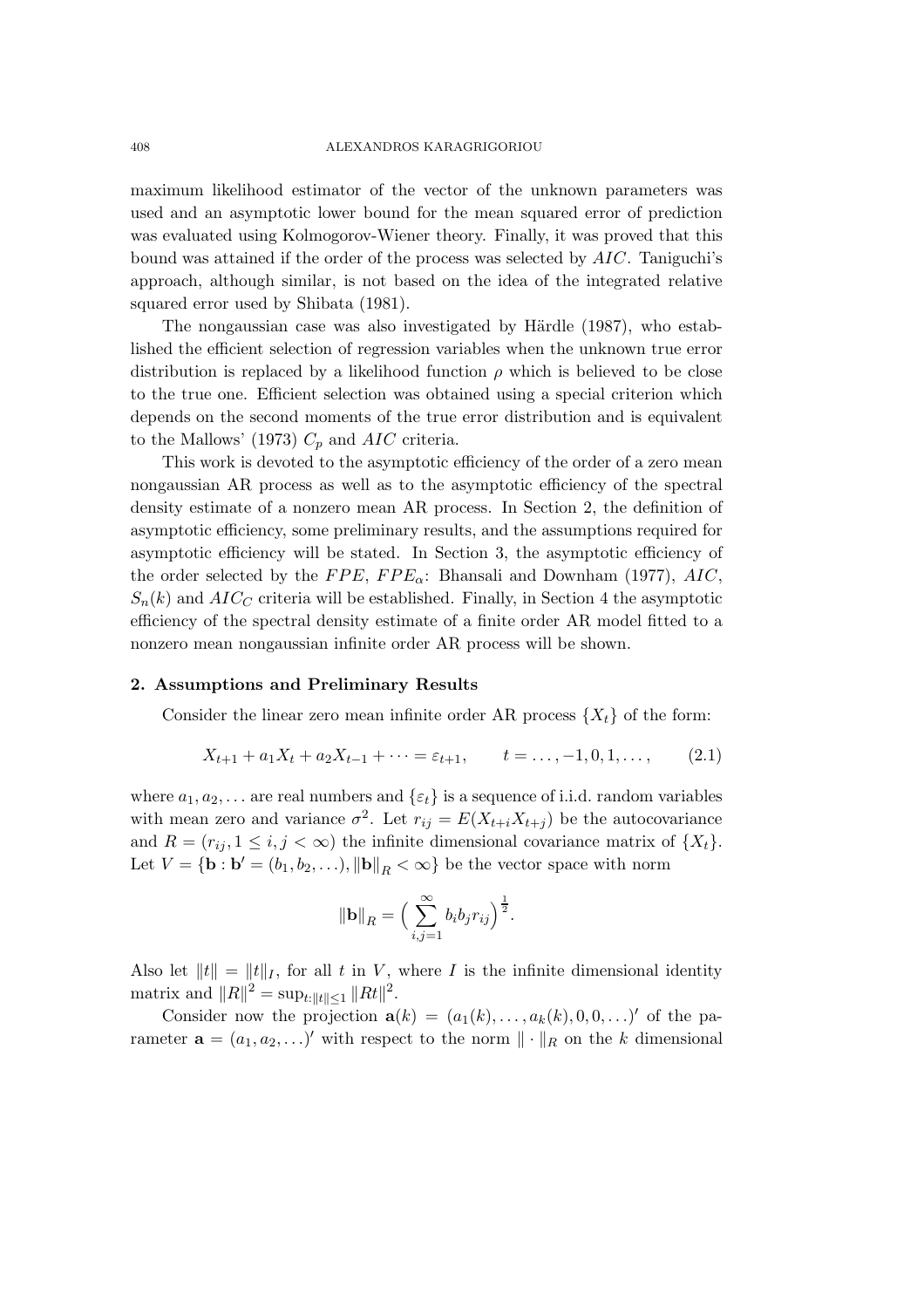subspace  $V(k) = \{c : c' = (c_1, \ldots, c_k, 0, 0, \ldots)\}\$ and let  $\gamma = a(k) - a$ . The spectral density of the process  $\{X_t\}$  is given by

$$
f(\lambda) = \frac{\sigma^2}{2\pi} \cdot \frac{1}{|A(e^{i\lambda})|^2}, \quad -\pi \le \lambda \le \pi,
$$
 (2.2)

where  $A(e^{i\lambda}) = \sum_{j=0}^{\infty} a_j e^{ij\lambda}, a_0 = 1.$ 

Given observations  $x_1, \ldots, x_n$ , if the kth order AR model, with  $k \times k$  covariance matrix  $R(k)$  and innovation variance  $\sigma_k^2$ ,

$$
X_{t+1} + a_1(k)X_t + a_2(k)X_{t-1} + \dots + a_k(k)X_{t+1-k} = \varepsilon_{t+1,k}, \quad a_0(k) = 1 \quad (2.3)
$$

is assumed, the least squares estimator  $\hat{\mathbf{a}}(k) = (\hat{a}_1(k), \dots, \hat{a}_k(k), 0, 0, \dots)$ ' of  $\mathbf{a}(k)$ and the estimator

$$
\hat{\sigma}_k^2 = \sum_{t=K_n}^{n-1} (X_{t+1} + \hat{a}_1(k)X_t + \dots + \hat{a}_k(k)X_{t+1-k})^2 / N
$$

of  $\sigma_k^2$  are obtained, where  $N = n - K_n$  and  $K_n$  is a preassigned upper bound for the selected order. Let  ${Y_t}$  be another realization of the process independent of, but with the same probabilistic structure as  $\{X_t\}$ . Then, an order  $\hat{k}$  selected by any selection procedure is called asymptotically efficient if (Shibata (1980))

$$
Q_n(\hat{k})/L_n(k_n^*) \xrightarrow{P} 1
$$
, as  $n \to \infty$ ,

where  $Q_n(k)$  is the penalty function defined by

$$
Q_n(k) = E[(\hat{Y}_{t+1} - Y_{t+1})^2 | X_1, \dots, X_n] - \sigma^2,
$$

 $L_n(k)$  the expectation of  $Q_n(k)$ ,  $\hat{Y}_{t+1}$  the 1-step ahead predictor of  $Y_{t+1}$  given by  $\hat{Y}_{t+1} = -\sum_{i=1}^{k} \hat{a}_i(k) Y_{t+1-i}$ , and  $\{k_n^*\}_{n=1}^{\infty}$  a sequence of positive integers at each of which the minimum of  $L_n(k)$  with respect to  $k$   $(1 \leq k \leq K_n)$  is attained. Finally, a spectral density estimate of  $f(\lambda)$  is given by

$$
\hat{f}_k(\lambda) = \frac{\hat{\sigma}_k^2}{2\pi} \cdot \frac{1}{|\hat{A}_k(e^{i\lambda})|^2},\tag{2.4}
$$

where  $\hat{A}_k(e^{i\lambda})=1+\hat{a}_1(k)e^{1i\lambda} + \cdots + \hat{a}_k(k)e^{ki\lambda}$ . Then, the estimated covariance matrix is  $\overline{R} = (\overline{r}_{l-m}, 1 \leq l, m < \infty)$  where  $\overline{r}_l = \int_{-\pi}^{+\pi} e^{il\lambda} \hat{f}_k(\lambda) d\lambda$ . For the goodness of fit of  $\hat{f}_k$  we use the integrated relative squared error, namely

$$
\widetilde{Q}_n(k) = \frac{1}{2\pi} \int\limits_{-\pi}^{+\pi} \left[ \frac{\widehat{f}_k(\lambda) - f(\lambda)}{f(\lambda)} \right]^2 d\lambda.
$$
\n(2.5)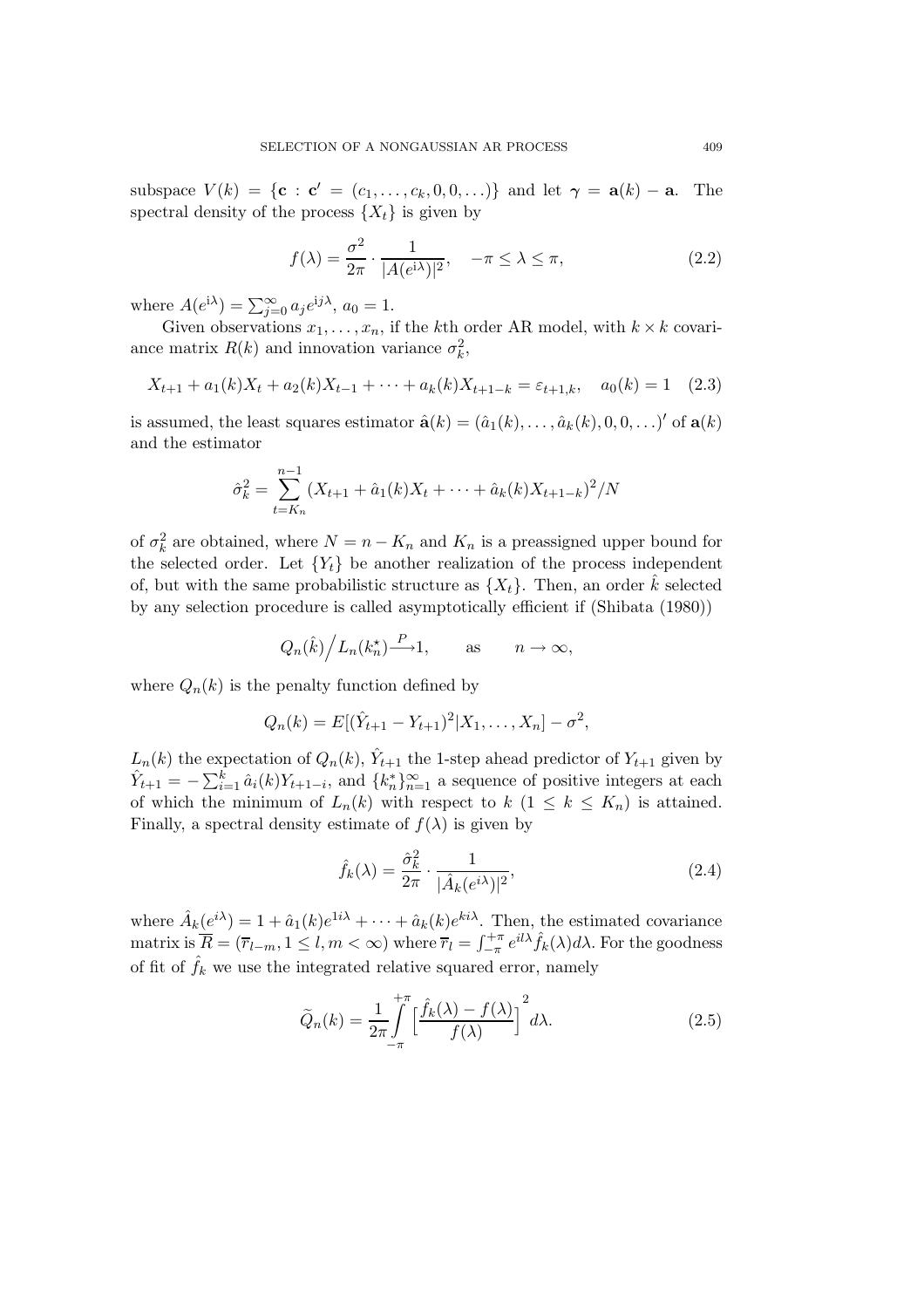From the point of view of the autoregressive spectral density, an order  $\hat{k}$  is called asymptotically efficient if

$$
\frac{\widetilde{Q}_n(\hat{k})}{L_n(k_n^*)} \xrightarrow{P} 2/\sigma^2, \qquad n \to \infty.
$$

## **Assumptions**

**A0.** { $\varepsilon_t$ } has finite moments up to the 16th order:  $E\varepsilon_i = 0$ ,  $\forall i$ ,  $E(\varepsilon_i \varepsilon_j) = \delta_{i-j} \sigma^2$ ,  $\int 1$ , if  $k = 0$ 

where  $\delta_k =$  $0,$  otherwise and  $E|\varepsilon_1|^{16} < \infty.$  (2.6)

- **A1.**  $\{X_t\}$  is a stationary not degenerate to a finite order autoregressive process.
- **A2.** The associated power series  $A(z) = \sum_{j=0}^{\infty} a_j z^j$  converges and is nonzero for  $|z| \leq 1$ .
- **A3.**  $K_n$  is a sequence of positive integers such that  $K_n \to \infty$  and  $K_n/n^{\frac{1}{2}} \to 0$ , as  $n \to \infty$ .
- **A4.**  $\sum_{j=0}^{\infty} j |a_j| < \infty$ .

Note that (2.6) implies that  $E|\prod_{j=1}^{\nu} \varepsilon_j| < \infty$ ,  $\nu \leq 16$ . Note also that assumptions **A1**−**A3** coincide with the assumptions required for the asymptotic efficiency in the nonzero mean Gaussian  $AR(\infty)$  case (Karagrigoriou (1992) and (1995)). Assumptions **A2** and **A4** imply that  $|A(e^{i\lambda})|$  is bounded above and bounded away from zero. Therefore  $A(e^{i\lambda})$  and consequently  $f(\lambda)$  are continuous for  $-\pi \leq \lambda \leq \pi$ . As a result, two constants  $\Gamma_1$  and  $\Gamma_2$  can be found such that  $0 < \Gamma_1 < f(\lambda) < \Gamma_2$ ,  $-\pi \leq \lambda \leq \pi$ . If  $\lambda_1 < \cdots < \lambda_p$   $(p \leq k)$  are the distinct eigenvalues of  $R(k)$ , then (see Berk 1974)  $2\pi\Gamma_1 \leq \lambda_1 < \cdots < \lambda_p \leq 2\pi\Gamma_2$ . Since the norm of  $R(k)$  is dominated by the largest modulus of the eigenvalues of  $R(k)$ , we have  $||R(k)|| \leq 2\pi\Gamma_2$  and  $||R^{-1}(k)|| \leq (2\pi\Gamma_1)^{-1}$ , where  $R(k)^{-1}$  is the inverse of  $R(k)$ . Assumption **A4** implies that

$$
\sum_{j=0}^{\infty} |a_j| < \infty \tag{2.7}
$$

and therefore the expectation of  ${X<sub>t</sub>}$  is finite and in particular is equal to 0 since  $E(\varepsilon_i) = 0$ , for all i. Note that (2.7) is the condition imposed on the parameters of the process for the Gaussian case (Shibata (1980)). The cost to be paid for dropping the Gaussian assumption is the stronger condition **A4**.

Under assumptions  $\mathbf{A0} - \mathbf{A2}$  and condition (2.7), the penalty function  $Q_n(k)$ in this case, can be easily derived from Lemma 2.1 of Karagrigoriou (1995):

$$
Q_n(k) = ||\mathbf{a}(k) - \hat{\mathbf{a}}(k)||_R^2 + ||\gamma||_R^2.
$$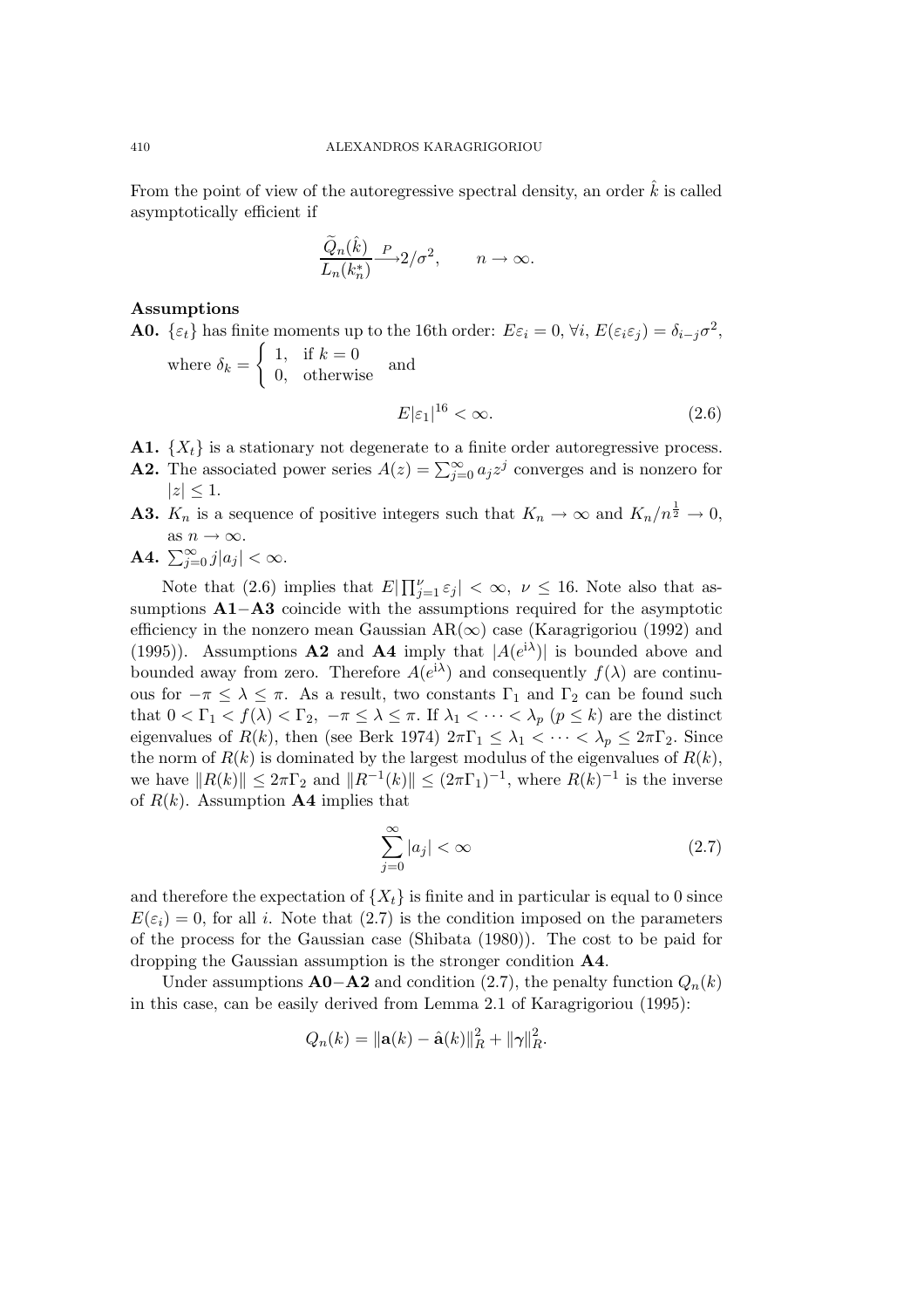As for the quantity asymptotically equivalent to the expectation of  $Q_n(k)$ , it is given by Shibata (1980) and Karagrigoriou (1992)  $L_n(k) = k\sigma^2 N^{-1} + ||\gamma||_R^2$ . Since  ${X<sub>t</sub>}$  is a zero-mean AR( $\infty$ ) process it has a moving average representation of the form:

$$
X_{t+1} = \sum_{j=0}^{\infty} \beta_j \varepsilon_{t+1-j}, \quad \beta_0 = 1.
$$
 (2.8)

The following lemma provides the relationship between the  $a_i$ 's and the  $\beta_i$ 's as well as their connection to the so called "Brillinger's mixing condition".

**Lemma 2.1.** *The following two statements are equivalent*

(i) 
$$
\sum_{j=0}^{\infty} j|a_j| < \infty,
$$
 (ii) 
$$
\sum_{j=0}^{\infty} j|\beta_j| < \infty,
$$
 (2.9)

*where the*  $a_j$ 's are defined in (2.1) and the  $\beta_j$ 's in (2.8).

*In addition, if assumptions* **A0**−**A2** *are satisfied, then assumption* **A4** (*and consequently* (2.9 ii)) *implies Brillinger's mixing condition, namely*

$$
\sum_{t_1=-\infty}^{\infty} \sum_{t_2=-\infty}^{\infty} \cdots \sum_{t_{k-1}=-\infty}^{\infty} |t_j c u m_k| < \infty, \ \ j = 1, \ldots, k-1, \ \ k = 2, \ldots, 16, \ (2.10)
$$

*where*  $cum_k = cum(X_{t_1+t}, X_{t_2+t}, \ldots, X_{t_{k-1}+t}, X_t)$  *and*  $cum(X_1, \ldots, X_n)$  *represents the joint cumulant of order*  $n$  *of*  $(X_1, \ldots, X_n)$  (*see Rosenblatt* (1983)).

**Proof.** For the proof of the first part refer to Hannan and Kavalieris (1986). To prove the second part of the Lemma we make use of the moving average representation of the process  $\{X_t\}$  given in (2.8), so that

$$
\sum_{t_1,\ldots,t_{k-1}}|t_jcum_k|=\sum_{l_1,\ldots,l_{k-1},l=0}^{\infty} \Big(\prod_{j=1}^{k-1} \beta_{l_j}\Big) \beta_l cum(\varepsilon_{t+t_1-l_1},\ldots,\varepsilon_{t+t_{k-1}-l_{k-1}},\varepsilon_{t-l}).
$$

Due to independence, the cumulants are equal to zero unless all subscripts are equal. Furthermore, since by **A0** the moments up to the 16th order are finite the above quantity is bounded by  $C \sum_{l=0}^{\infty} \beta_l \beta_{t_1+l}, \ldots, \beta_{t_{k-1}+l}$ , for some constant C. Therefore,

$$
\sum_{t_1,\dots,t_{k-1}=-\infty}^{\infty} |t_j c u m_k| \leq C \sum_{l=0}^{\infty} |\beta_l| \sum_{t_1} |\beta_{t_1+l}| \cdots \sum_{t_{k-1}} |\beta_{t_{k-1}+l}| |t_j|,
$$

where  $j = 1, ..., k-1$  and  $k = 2, ..., 16$ . Since  $(2.9 \text{ ii})$  implies that  $\sum_j |\beta_j| < \infty$ , the mixing condition is verified.

Brillinger (1969), using the mixing condition given in (2.10), proved that

$$
cum(m_{\eta_1\theta_1}(u_1), \dots, m_{\eta_s\theta_s}(u_s)) = O(N^{-s+1}), \tag{2.11}
$$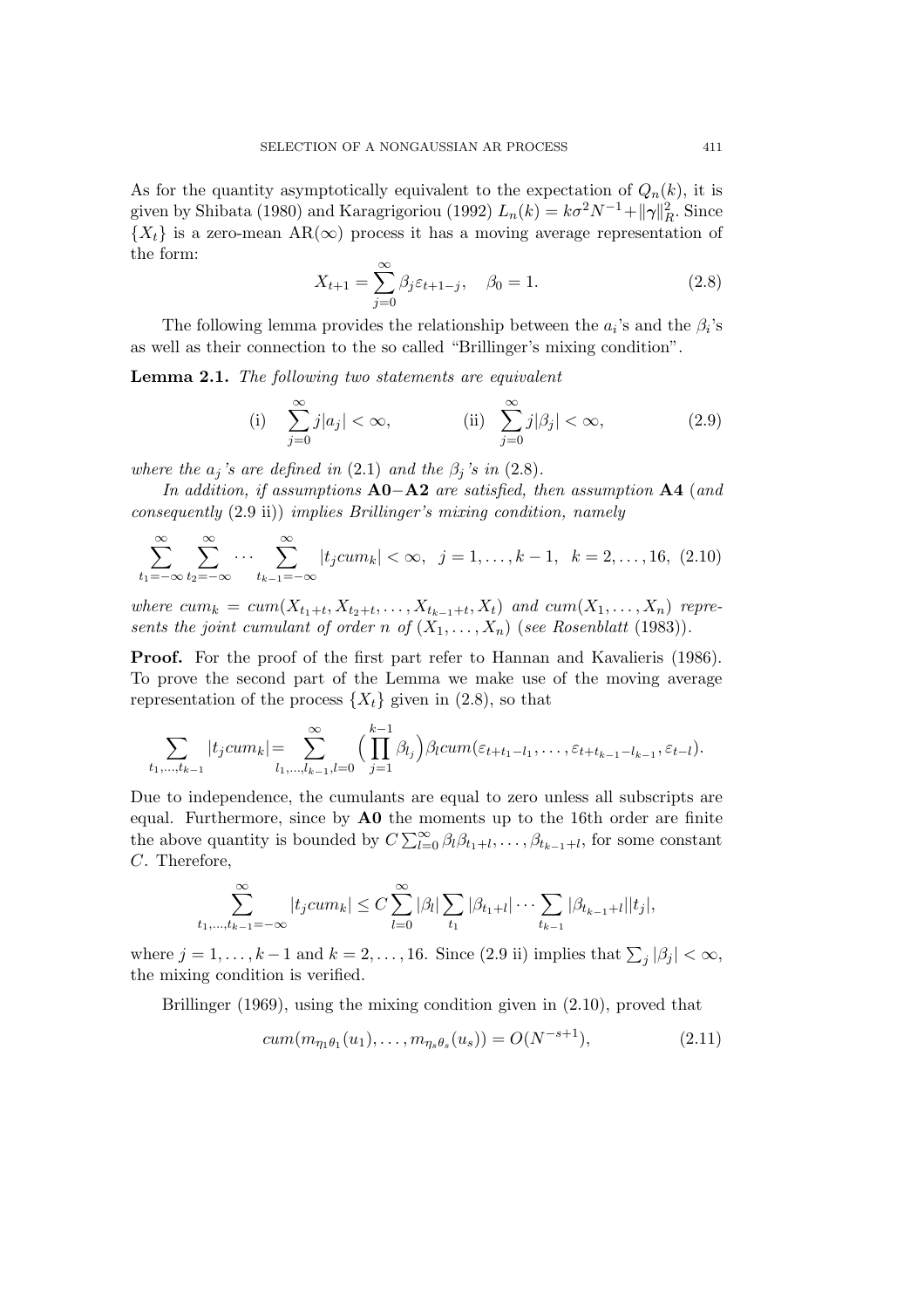where  $N = n - K_n$ ,  $u_i = 0, \pm 1, \pm 2, \ldots, \eta_i, \theta_i = 1, \ldots, k, i = 1, \ldots, s, s =$  $1, 2, 3, \ldots, m_{\eta_i \theta_i}(u)$  is the  $\eta_i$ th $\times \theta_i$ <sup>th</sup> entry of the matrix

$$
N^{-1} \cdot \sum_{K_n \le t \le n-1} \mathbf{X}_{t+u} \mathbf{X}'_t, u = 0, \pm 1 \pm 2, \dots,
$$

and  $\mathbf{X}_t = (X_t, X_{t-1}, \dots, X_{t+1-k})'.$ 

## **3. Asymptotic Efficiency of the Order Selection for Prediction**

**Lemma 3.1**. *Under assumptions* **A0**−**A2** *and* **A4** *for the zero mean process* (2.1) *the following expressions hold:*

$$
E||N^{-1}\sum_{t=K_n}^{n-1} \mathbf{X}_t \varepsilon_{t+1}||_{R^{-1}(k)}^2 = N^{-1}\sigma^2 k,
$$
  

$$
E||N^{-1}\sum_{t=K_n}^{n-1} \mathbf{X}_t \varepsilon_{t+1}||_{R^{-1}(k)}^m = N^{-\frac{m}{2}}\sigma^m \prod_{j=0}^{\frac{m}{2}-1} (k+2j) + O(N^{-\frac{m}{2}-1})k^{\frac{m}{2}}, \quad m=4,6,8.
$$

**Proof**.

$$
E||N^{-1}\sum_{t=K_n}^{n-1} \mathbf{X}_t \varepsilon_{t+1}||_{R^{-1}(k)}^2 = N^{-2}E\Big\{\sum_{t_1=K_n}^{n-1} \mathbf{X}_{t_1}'\varepsilon_{t_1+1}R^{-1}(k)\sum_{t_2=K_n}^{n-1} \mathbf{X}_{t_2}\varepsilon_{t_2+1}\Big\}.
$$

Note that due to the independence of the  $\varepsilon_t$ 's the above expectation is equal to zero unless  $t_1 = t_2$ . Therefore, the above quantity is equal to

$$
N^{-2}E\left\{\sum_{t=K_n}^{n-1} \mathbf{X}'_t \varepsilon_{t+1} R^{-1}(k) \mathbf{X}_t \varepsilon_{t+1}\right\} = N^{-2} \sum_{t=K_n}^{n-1} E\{\mathbf{X}'_t R^{-1}(k) \mathbf{X}_t \varepsilon_{t+1}^2\}.
$$

Since  $\varepsilon_t$  is independent of  $X_\tau$  for every  $\tau < t$  and  $E\varepsilon_t^2 = \sigma^2$  for all t, the above expression becomes:

$$
\sigma^2 N^{-2} \sum_{t=K_n}^{n-1} E\{\mathbf{X}_t R^{-1}(k) \mathbf{X}_t\} = \sigma^2 N^{-2} \sum_{t=K_n}^{n-1} \text{tr}(R^{-1}(k) E\{\mathbf{X}_t \mathbf{X}_t'\})
$$
  
= 
$$
\sigma^2 N^{-2} \sum_{t=K_n}^{n-1} \text{tr}(R^{-1}(k) R(k)) = \sigma^2 N^{-2} Nk,
$$

where trA is the trace of the matrix A. Let  $r^{ij}$  be the *i*th×*j*th entry of  $R^{-1}(k)$ . Since  $\varepsilon_{t+1} = \sum_{j=0}^{\infty} a_j X_{t+1-j}$ , the term  $E \|\sum \mathbf{X}_t \varepsilon_{t+1}/N\|_{R^{-1}(k)}^4$  is equal to

$$
\sum_{l_1,l_2,l_3,l_4=1}^k r^{l_1l_2} r^{l_3l_4} \sum_{j_1,j_2,j_3,j_4=0}^{\infty} a_{j_1} \cdots a_{j_4} \times E\Big\{ \sum_{t=K_n}^{n-1} \frac{X_{t+1-l_1} X_{t+1-j_1}}{N} \Big\}
$$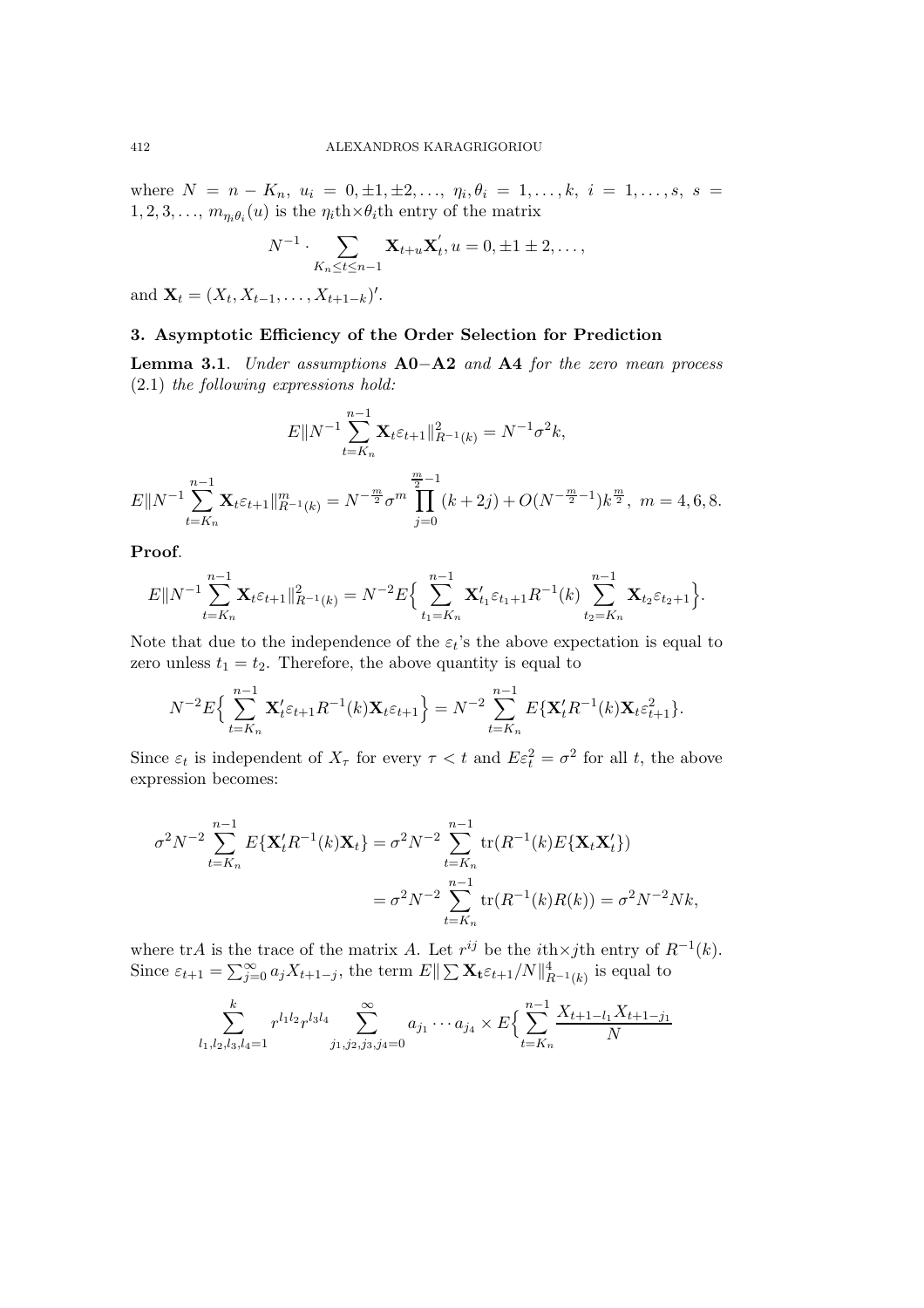$$
\times \sum_{t=K_n}^{n-1} \frac{X_{t+1-l_2}X_{t+1-j_2}}{N} \sum_{t=K_n}^{n-1} \frac{X_{t+1-l_3}X_{t+1-j_3}}{N} \sum_{t=K_n}^{n-1} \frac{X_{t+1-l_4}X_{t+1-j_4}}{N} \}
$$
  
= 
$$
\sum_{l_1,\ldots,l_4=1}^{k} r^{l_1l_2} r^{l_3l_4} \sum_{j_1,\ldots,j_4=0}^{\infty} a_{j_1} \cdots a_{j_4} E\left\{\prod_{i=1}^4 m_{1,l_i}(j_i)\right\}
$$
  
= 
$$
\sum_{l_1,\ldots,l_4=1}^{k} r^{l_1l_2} r^{l_3l_4} \sum_{j_1,\ldots,j_4=0}^{\infty} a_{j_1} \cdots a_{j_4} \sum_{v} \left\{\prod_{h=1}^P cum(m_{1,l_i}(j_i)(iev_h))\right\},
$$

where the  $\sum$  is over all partitions of  $(v_1,\ldots,v_p), p = 1,2,3,4$  of the integers 1, 2, 3, 4. By (2.11) the main terms are those involving the cumulants of order 2 i.e.:

$$
\sum r^{l_1 l_2} r^{l_3 l_4} \times
$$
\n
$$
\left[ E \frac{\left( \sum X_{t+1-l_1} \varepsilon_{t+1} \right) \left( \sum X_{t+1-l_2} \varepsilon_{t+1} \right)}{N^2} E \frac{\left( \sum X_{t+1-l_3} \varepsilon_{t+1} \right) \left( \sum X_{t+1-l_4} \varepsilon_{t+1} \right)}{N^2} + E \frac{\left( \sum X_{t+1-l_1} \varepsilon_{t+1} \right) \left( \sum X_{t+1-l_3} \varepsilon_{t+1} \right)}{N^2} E \frac{\left( \sum X_{t+1-l_2} \varepsilon_{t+1} \right) \left( \sum X_{t+1-l_4} \varepsilon_{t+1} \right)}{N^2} + E \frac{\left( \sum X_{t+1-l_1} \varepsilon_{t+1} \right) \left( \sum X_{t+1-l_4} \varepsilon_{t+1} \right)}{N^2} E \frac{\left( \sum X_{t+1-l_2} \varepsilon_{t+1} \right) \left( \sum X_{t+1-l_3} \varepsilon_{t+1} \right)}{N^2} + O(N^{-3}) k^2
$$

which coincides with the expectation of  $\|\sum \mathbf{X_t} \varepsilon_{t+1}/N\|_{R^{-1}(k)}^4$  for a zero mean Gaussian AR(∞) process  $\{X_t\}$  (Shibata (1980)) and the proof is complete.

In the same way, we can easily verify the formula for m= 6 and 8.

**Lemma 3.2.** *Under assumptions*  $\mathbf{A0} - \mathbf{A4}$  *and for a divergent sequence*  $k = k_n$ *, the zero mean process* (2.1)*, as*  $n \rightarrow \infty$ *, satisfies* 

(i) 
$$
||N^{-1}\sum_{t=K_n}^{n-1} \mathbf{X}_t(\varepsilon_{t+1,k} - \varepsilon_{t+1})||^2 \xrightarrow{P} 0, \quad and
$$

(ii) 
$$
\left| \|N^{-1} \sum_{t=K_n}^{n-1} \mathbf{X}_t \varepsilon_{t+1,k} \|_{R^{-1}(k)}^2 - \|N^{-1} \sum_{t=K_n}^{n-1} \mathbf{X}_t \varepsilon_{t+1} \|_{R^{-1}(k)}^2 \right| \xrightarrow{P} 0,
$$

*where*  $\varepsilon_{t+1,k}$  *is defined in* (2.3).

k

**Proof.** (i) Let  $\gamma_i = a_i(k) - a_i$ . Then, the expectation of the quantity under investigation is equal to

$$
\sum_{l=1}^{k} \sum_{t_1,t_2=K_n}^{n-1} \sum_{m_1,m_2=0}^{\infty} N^{-2} \gamma_{m_1} \gamma_{m_2} E(X_{t_1+1-m_1} X_{t_1+1-l} X_{t_2+1-m_2} X_{t_2+1-l})
$$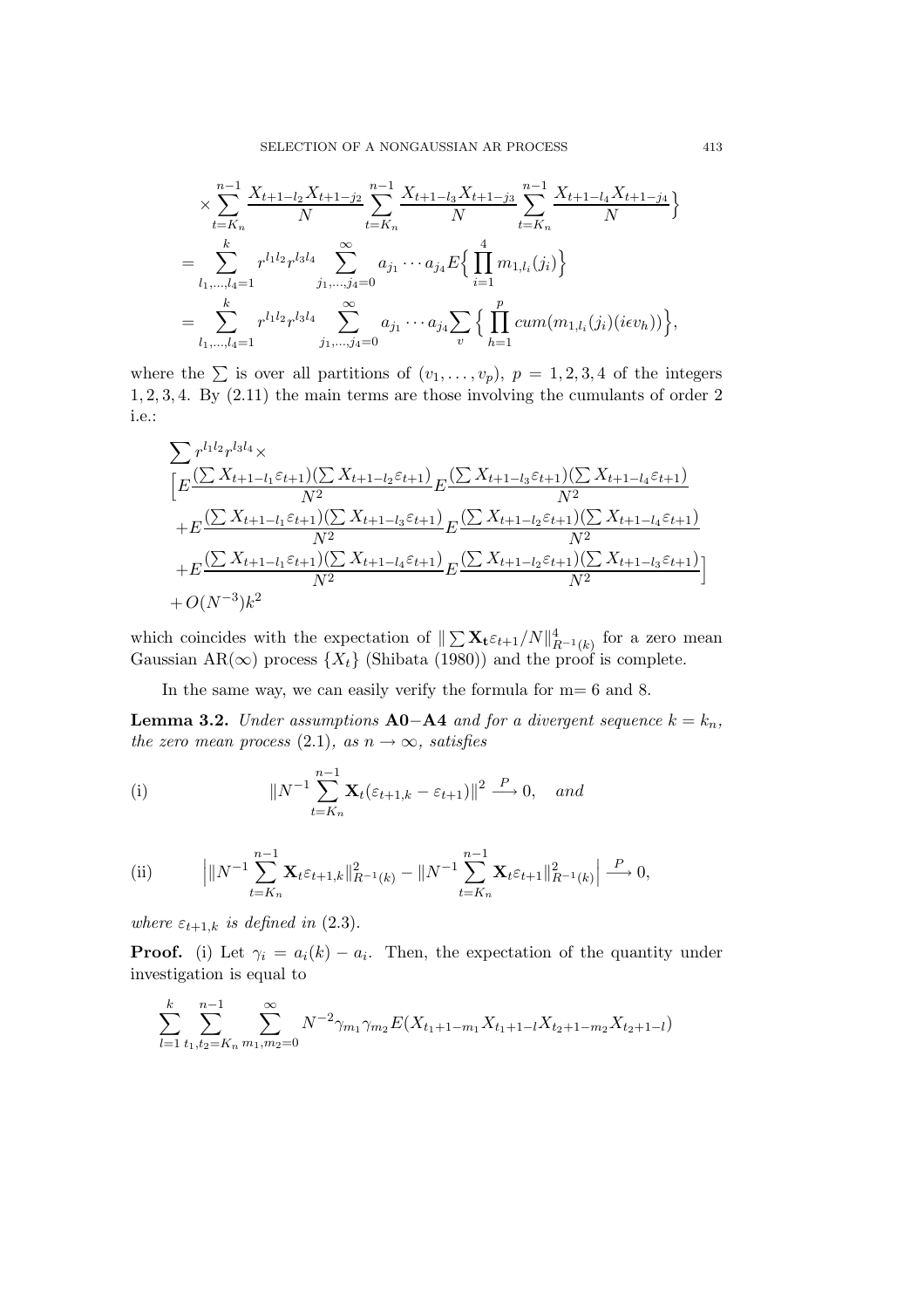$$
= \sum_{l=1}^{k} \sum_{m_1,m_2=0}^{\infty} \gamma_{m_1} \gamma_{m_2} E\Big\{ \Big( \sum_{t=K_n}^{n-1} \frac{X_{t+1-m_1} X_{t+1-l}}{N} \Big) \Big( \sum_{t=K_n}^{n-1} \frac{X_{t+1-m_2} X_{t+1-l}}{N} \Big) \Big\}
$$
  
\n
$$
= \sum_{l=1}^{k} \sum_{m_1,m_2=0}^{\infty} \gamma_{m_1} \gamma_{m_2} \Big\{ cum \Big( \sum_{t=K_n}^{n-1} \frac{X_{t+1-m_1} X_{t+1-l}}{N} \Big) cum \Big( \sum_{t=K_n}^{n-1} \frac{X_{t+1-m_2} X_{t+1-l}}{N} \Big) \Big\}
$$
  
\n
$$
+ cum \Big( \sum_{t=K_n}^{n-1} \frac{X_{t+1-m_1} X_{t+1-l}}{N} , \sum_{t=K_n}^{n-1} \frac{X_{t+1-m_2} X_{t+1-l}}{N} \Big) \Big\}
$$
  
\n
$$
= \sum_{l=1}^{k} \Big( \sum_{m=0}^{\infty} \gamma_m N^{-1} E\Big( \sum_{t=K_n}^{n-1} X_{t+1-m} X_{t+1-l} \Big) \Big)^2 + \sum_{l=1}^{k} \Big( \sum_{m=0}^{\infty} \gamma_m \Big)^2 O(N^{-1}),
$$

where the cumulant of order 2 is  $O(N^{-1})$  by (2.11). Then, the above expectation becomes:

$$
\sum_{l=1}^{k} \left( \sum_{m=0}^{\infty} \gamma_m \frac{1}{N} N r_{ml} \right)^2 + \sum_{l=1}^{k} \left( \sum_{m=0}^{\infty} \gamma_m \right)^2 O(N^{-1})
$$
  

$$
\leq ||\gamma||^2 \sum_{l=1}^{k} \left( \sum_{m=0}^{\infty} \tilde{\gamma}_m r_{ml} \right)^2 + \sum_{l=1}^{k} \left( \sum_{m=0}^{\infty} \gamma_m \right)^2 O(N^{-1}),
$$

where  $\tilde{\gamma}_m = \gamma_m / ||\gamma||$ . Note that  $||\tilde{\gamma}|| = 1$  where  $\tilde{\gamma} = (\tilde{\gamma}_1, \tilde{\gamma}_2, \ldots)'$ . Using the definition of the norm of R and the fact that  $a(k)$  is the projection of a the above quantity is bounded by  $\|\gamma\|^2 \|R\|^2 + \sum_j |a_j| kN^{-1} O(1)$  which converges to zero by **A3**, inequality (2.7), and the fact that  $\|\gamma\|$  converges to zero since k is a divergent sequence.

(ii) Let  $\mathbf{C}_k = \sum \mathbf{X}_t \varepsilon_{t+1,k}/N$  and  $\mathbf{C} = \sum \mathbf{X}_t \varepsilon_{t+1}/N$ . Simple calculations show that

$$
\|C_{k}\|_{R^{-1}(k)}^{2} - \|C\|_{R^{-1}(k)}^{2} \|
$$
  
\n
$$
\leq ( \|C_{k}\|_{R^{-1}(k)} - \|C\|_{R^{-1}(k)} \| )^{2} + 2\|C\|_{R^{-1}(k)} \|C_{k}\|_{R^{-1}(k)} - \|C\|_{R^{-1}(k)} \|
$$
  
\n
$$
\leq \|C_{k} - C\|_{R^{-1}(k)}^{2} + 2\|C\|_{R^{-1}(k)} \|C_{k} - C\|_{R^{-1}(k)}.
$$

Note that  $||\mathbf{C}_k-\mathbf{C}||_{R^{-1}(k)} \leq ||\mathbf{C}_k-\mathbf{C}|| \cdot ||R^{-1}(k)||$ . The result follows from Lemma 3.1, the first part of this Lemma and the fact that the norm of the matrix  $R^{-1}(k)$ is finite.

**Lemma 3.3.** *Under assumptions* **A0**−**A4** *the following statements hold as* n →  $\infty$  :

(i) 
$$
\max_{1 \le k \le K_n} \|\hat{R}(k) - R(k)\| \stackrel{P}{\to} 0
$$
, (ii)  $\max_{1 \le k \le K_n} \|\hat{R}^{-1}(k) - R^{-1}(k)\| \stackrel{P}{\to} 0$ ,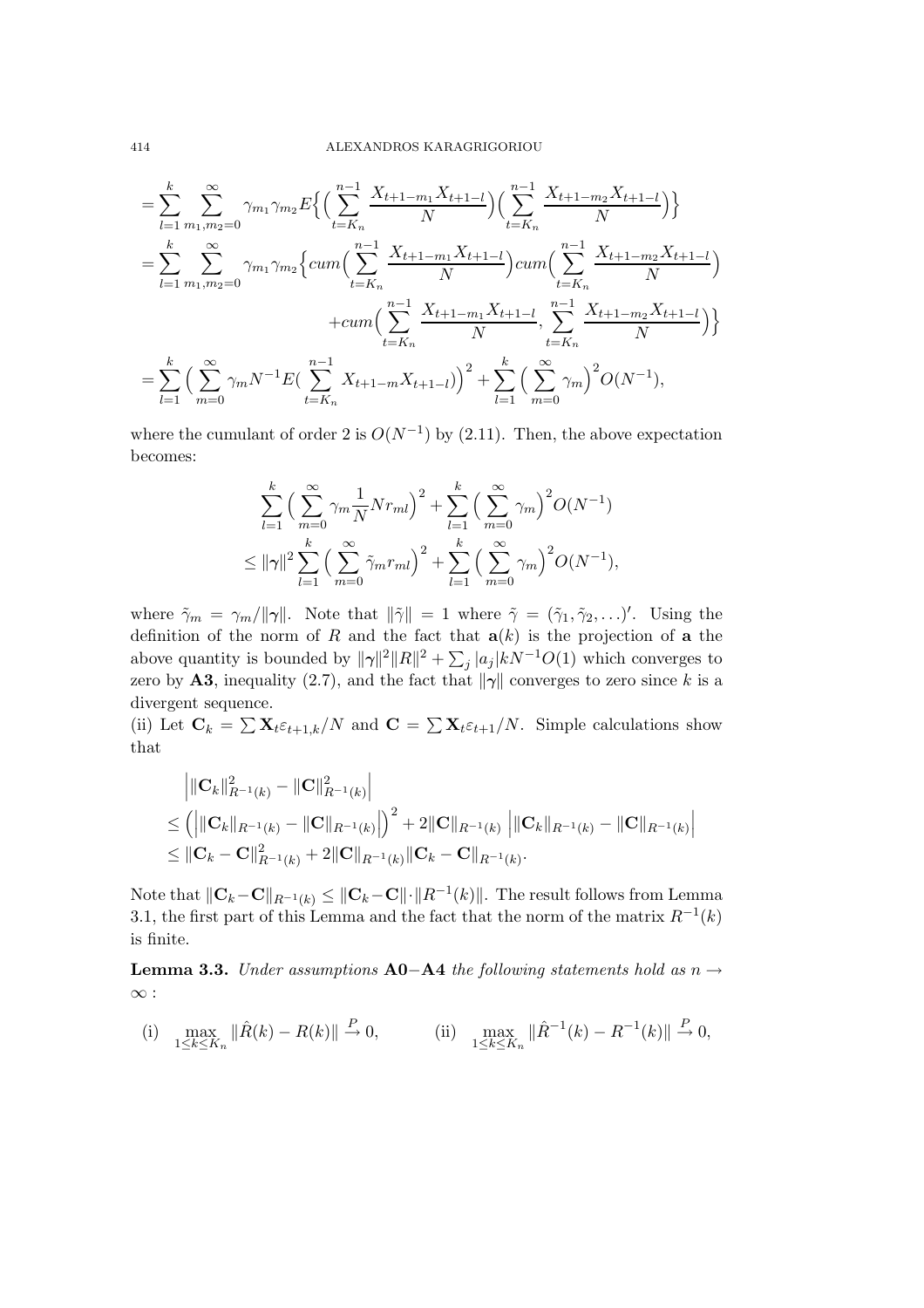*where*  $\hat{R}(k)$  *is the*  $k \times k$  *sample covariance matrix and*  $\hat{R}^{-1}(k)$  *the inverse of*  $R(k)$ .

**Proof.** (i) It is easy to see that, for  $\hat{r}_{ij} = \sum_{t=K_n}^{n-1} X_{t+i} X_{t+j}/N$ ,

$$
\max_{1 \leq k \leq K_n} \|\hat{R}(k) - R(k)\| \leq \max_{1 \leq k \leq K_n} \sum_{1 \leq i,j \leq k} (\hat{r}_{ij} - r_{ij})^2 = \sum_{1 \leq i,j \leq K_n} (\hat{r}_{ij} - r_{ij})^2.
$$

Note that  $\hat{r}_{ij}$  is an unbiased estimator for  $r_{ij}$  so that

$$
E\Big(\sum_{i,j=1}^{K_n} (\hat{r}_{ij} - r_{ij})^2\Big) = \sum_{i,j=1}^{K_n} cum(\frac{\sum X_{t+i}X_{t+j}}{N}, \frac{\sum X_{t+i}X_{t+j}}{N}).
$$

By assumption **A4** and (2.11) the above cumulant is of order  $O(N^{-2+1})$  so that the expectation is of order  $O(1)K_n^2/N$  which tends to 0 by **A3**. The proof of the second part of this Lemma is exactly the same as the one in Lemma 3.2 part (ii) (Karagrigoriou (1995)).

Note that the formulas for  $E\|\sum \mathbf{X}_t \varepsilon_{t+1}/N\|_{R^{-1}(k)}^i$ ,  $i = 2, 4, 6, 8$  are identical to the expressions that arise in the case where the errors have a Gaussian distribution (Shibata (1980), Karagrigoriou (1992) and (1995)). In addition, by Lemma 4.1 of Karagrigoriou (1995) both  $k_n^*$  and  $\hat{k} \equiv \hat{k}_n$ , the sequences that minimize  $L_n(k)$  and the  $S_n(k)$  criterion respectively, are divergent sequences. Consequently, the results presented by Shibata (1980) for a Gaussian process and, in general, for any process for which the moments of the error distribution coincide with those of the Normal distribution are also valid in this case where the Gaussian assumption has been dropped and the moments up to the  $16<sup>th</sup>$ order are only required to be finite. As a result, the following main Theorems hold:

**Theorem 3.1.** *Under assumptions* **A0**−**A4***, for the processes* (2.1) *and* (2.3) *and for every divergent sequence*  $k = k_n$ 

$$
Q_n(k) / L_n(k) \xrightarrow{P} 1
$$
, as  $n \to \infty$ .

*Furthermore, for every*  $\varepsilon > 0$ *,* 

$$
\lim_{n \to \infty} P[L_n(\hat{k})/L_n(k_n^*) \le 1 + \varepsilon] = 1,
$$

*where*  $\hat{k}$  *is the order that minimizes the criterion*  $S_n(k) = (N + 2k)\hat{\sigma}_k^2$  *and*  $k_n^*$  *is the sequence that minimizes*  $L_n(k)$ .

**Remark 3.1.** By Theorem 3.1 and the fact that  $L_n(k_n^*) = \min_k L_n(k)$  we have

$$
\lim_{n \to \infty} P\Big[Q_n(k)\Big/ L_n(k_n^*) \ge 1 - \varepsilon\Big] = 1, \quad \text{ for all } \varepsilon > 0,
$$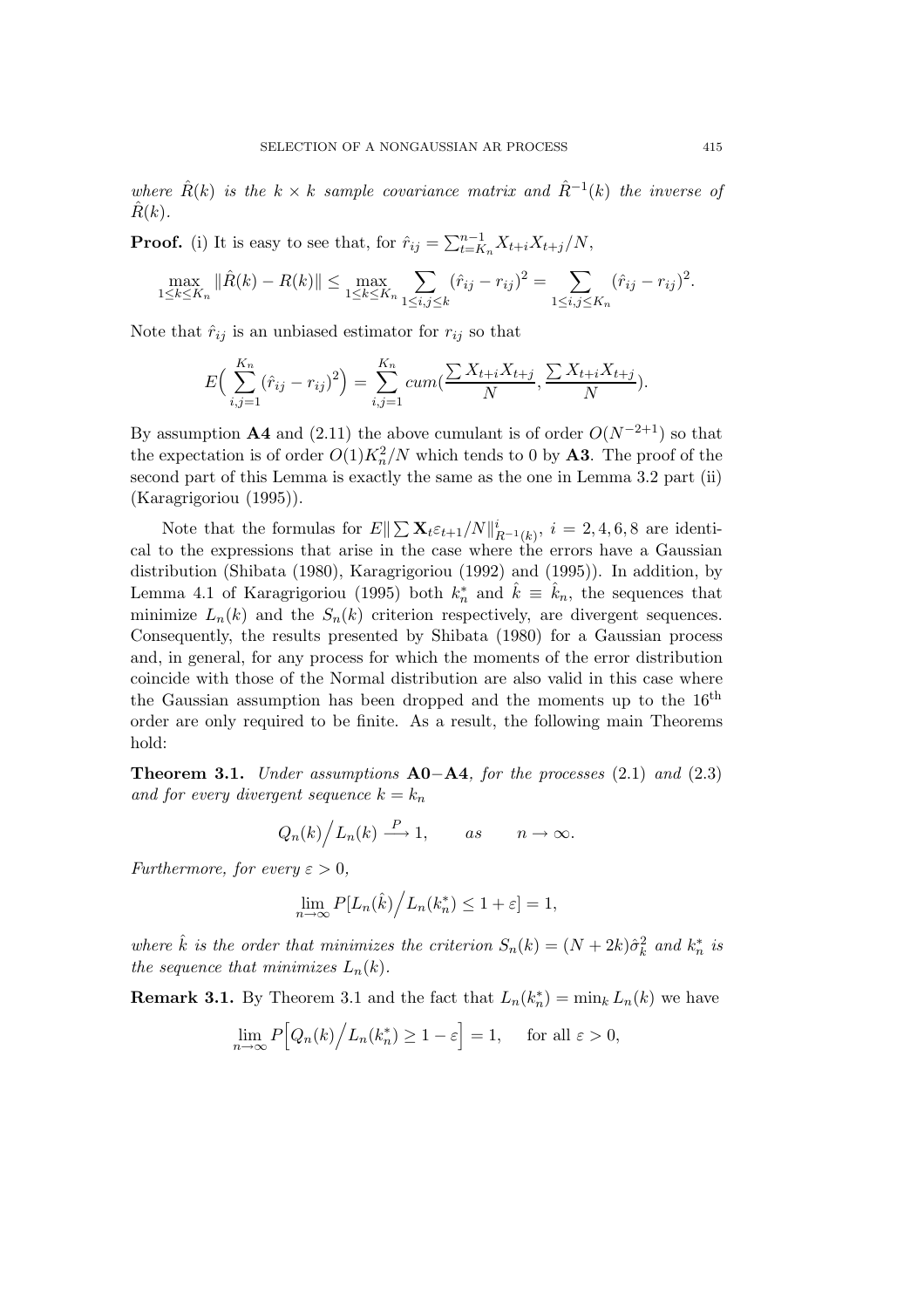which indicates that the mean squared error of prediction  $Q_n(k)$  is asymptotically never below  $L_n(k_n^*)$ . The following theorem shows that this lower bound is attained when k is the order selected by the  $S_n(k)$  criterion.

**Theorem 3.2.** *Under assumptions* **A0**−**A4** *and for the processes* (2.1) *and*  $(2.3)$ , the order  $\hat{k}$  selected by  $S_n(k)$  is asymptotically efficient, i.e.,

$$
Q_n(\hat{k})\Big/L_n(k_n^*) \stackrel{P}{\longrightarrow} 1, \quad as \ \ n \to \infty,
$$

*where*  $k_n^*$  *is the divergent sequence that minimizes*  $L_n(k)$ *.* 

**Theorem 3.3.** Let  $\delta_n(k)$  be a real-valued random or nonrandom function of  $k$  and  $k_n^*$  be the divergent sequence that minimizes  $L_n(k)$ . Under assumptions **A0−A4***, if the true underlying process is an AR(∞) process of the form* (2.1) *and an* AR(k) *process of the form* (2.3) *is fitted to a set of observations and if*

(i) 
$$
\max_{1 \le k \le K_n} \left| \frac{\delta_n(k)}{N} \right| \xrightarrow{P} 0
$$
 and (ii)  $\max_{1 \le k \le K_n} \left| \frac{\delta_n(k) - \delta_n(k_n^*)}{NL_n(k)} \right| \xrightarrow{P} 0$ ,

*then*  $\hat{k}^0$ , *the order selected by the criterion*  $S_n^0(k) = (N + \delta_n(k) + 2k)\hat{\sigma}_k^2$  (*Shibata*) (1980)) *is asymptotically efficient.*

The asymptotic efficiency of the AIC-like criteria as well as the inefficiency of  $BIC$  and  $\phi$  criteria is established in the following Corollary, which is the equivalent to Corollary 5.1 of Karagrigoriou (1995) for the zero mean nongaussian case and follows immediately from Theorem 3.3.

**Corollary 3.1.** *Under assumptions* **A0**−**A4***, if the true underlying process is zero mean*  $AR(\infty)$  *of the form* (2.1) *and an*  $AR(k)$  *process of the form* (2.3) *is fitted to a set of* n *observations then*

1.  $AIC(k) = n \log \hat{\sigma}_k^2 + 2k$ ,  $FPE(k) = \hat{\sigma}_k^2(1 + (2k)/n)$ ,  $S'_n(k) = (n + 2k)\hat{\sigma}_k^2$ ,  $AIC_C(k) = AIC(k) + 2(k+1)(k+2)(n-k+2)^{-1}$  and  $FPE_{\alpha}(k) = \hat{\sigma}_k^2(1 + (\alpha k)/n)$ ,  $\alpha \neq 2$  are asymptotically efficient and

2.  $BIC(k) = n \log \hat{\sigma}_k^2 + k \log n$  and  $\phi(k) = n \log \hat{\sigma}_k^2 + ck \log \log n$ ,  $c > 2$ , are not *asymptotically efficient criteria.*

**Examples.** The significance of the results presented above lies in the fact that the error distribution is allowed to be nongaussian as long as the moments up to the 16th order are finite. The simplest case of such a distribution that can be considered is a t−distribution with at least 17 degrees of freedom. Also, some assymetric distributions with finitely many moments fall into the same category.

The most interesting case is the one in which the error sequence is a mixture of Gaussian white noise processes. Such a mixture model is of the form  $\varepsilon_t = Z_t/\sqrt{W/d}$  where  $Z_t$  is an i.i.d. Gaussian sequence and W is a chi-square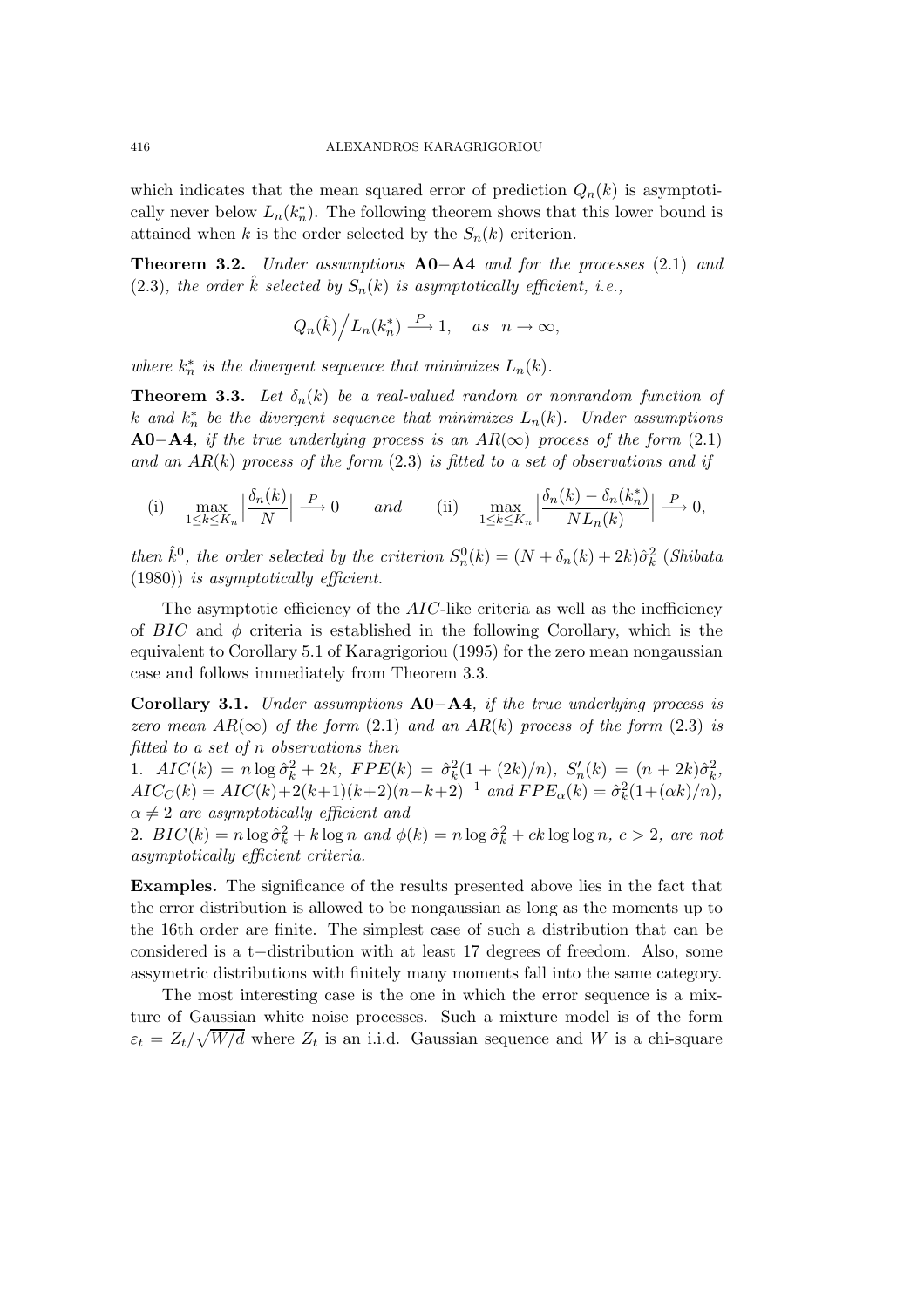variable with d degrees of freedom,  $d > 16$ . Note that in general W may be any nonnegative random variable independent of  $Z_t$ . Observe that, in the case of the chi-square distribution, the errors constitute a sequence of uncorrelated random variables following the t-distribution. Applications of the mixture models can be spotted in linear state space models like the seasonal adjustment models. In such models the estimation of the state is usually of great interest because it simplifies the problem of the analysis of the series. A procedure for the state estimation or equivalently, the fitting of the process, is provided by either the AIC criterion or its likeness.

Apart from these theoretical considerations which are well known, the practical applications and the implications and differences the nongaussian distributions entail are the key issues in the contributions of the present work.

## **4. Asymptotic Efficiency of the Order Selection for the Spectral Density Estimate**

We turn now to the asymptotic efficiency from the point of view of the autoregressive spectral estimation. Consider a stationary process  $\{X_t\}$  with expectation  $\mu$  and covariance  $r_l = E(X_t X_{t+l}) - \mu^2$  of the form

$$
m + X_{t+1} + a_1 X_t + a_2 X_{t-1} + \dots = \varepsilon_{t+1}, \qquad t = \dots, -1, 0, 1, \dots \tag{4.1}
$$

where  $a_1, a_2, \ldots$ , and m are real numbers and  $\{\varepsilon_t\}$  is a sequence of i.i.d. random variables satisfying assumption **A0**. Note that  $\{Z_t\} = \{X_t - \mu\}$  is a stationary zero mean process sharing the same covariance and autocovariance matrices with  $\{X_t\}.$ 

Given observations  $x_1, \ldots, x_n$ , if the kth order AR model with  $k \times k$  covariance matrix  $R(k)$  and innovation variance  $\sigma_k^2$ 

$$
m(k) + X_{t+1} + a_1(k)X_t + a_2(k)X_{t-1} + \dots + a_k(k)X_{t+1-k} = \varepsilon_{t+1,k} \tag{4.2}
$$

is assumed, the L.S.E.  $\hat{\mathbf{a}}(k)$  of  $\mathbf{a}(k)$  and the estimators  $\hat{m}(k)$  of  $m(k)$  and

$$
\hat{\sigma}_k^2 = \sum_{t=K_n}^{n-1} (\hat{m}(k) + X_{t+1} + \hat{a}_1(k)X_t + \dots + \hat{a}_k(k)X_{t+1-k})^2 / N
$$

of  $\sigma_k^2$  are obtainable. Note that  $\mathbf{b}'(k) = (m(k), a_1(k), \ldots, a_k(k), 0, \ldots)$  is the projection of  $\mathbf{b}' = (m, a_1, a_2, \ldots)$  with respect to the norm  $\|\cdot\|_R^*$  on the  $k+1$ dimensional subspace  $V(k + 1) = {c(k) : c'(k) = (c_0, c_1, \ldots, c_k, 0, \ldots)}$ , where

$$
\|\mathbf{b}\|_{R}^{*} = \left\{ \left(b_{0} + (\sum_{j=1}^{\infty} b_{j})\mu\right)^{2} + \sum_{i,j=1}^{\infty} b_{i}b_{j}r_{ij} \right\}^{\frac{1}{2}}.
$$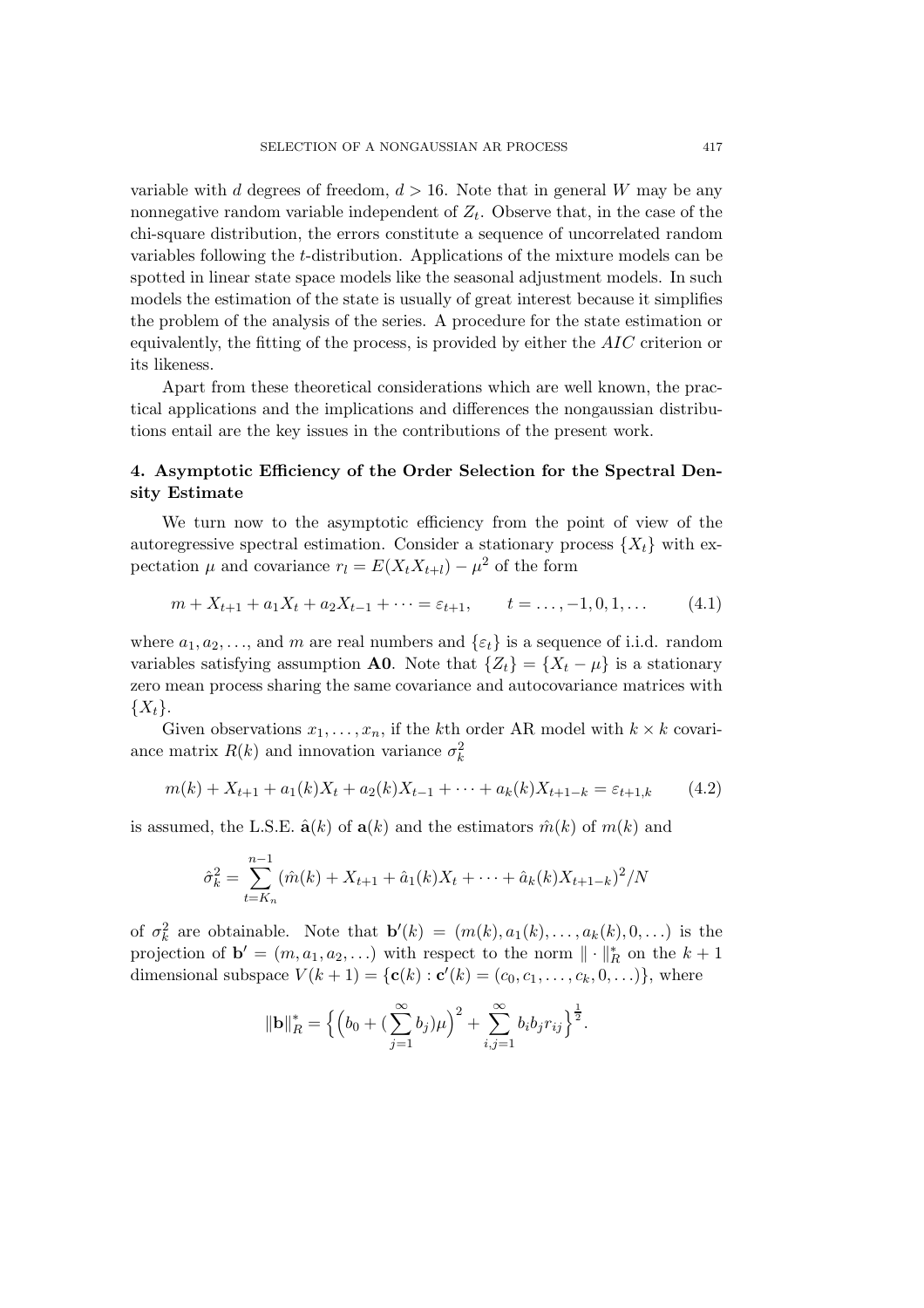Observe that  $m(k) = -\mu \sum a_i(k)$  and the projections of **a** into  $V(k+1)$  and  $V(k)$ (see section 2) subspaces coincide so that (4.2) is equivalent to  $Z_{t+1} + a_1(k)Z_t +$  $\cdots+a_k(k)Z_{t+1-k}=\varepsilon_{t+1,k}$ . In this case, the 1-step ahead predictor of  $Y_{t+1}$  is given by  $\hat{Y}_{t+1} = -\hat{m}(k) - \sum_{i=1}^{k} \hat{a}_i(k) Y_{t+1-i}$ . Furthermore, let  $\hat{R}(k) = (\hat{r}_{ij}, 1 \le i, j < k)$ be the estimator of  $R(k)$ , where  $\hat{r}_{ij} = \hat{r}_{ij}^z - N^{-2} \sum Z_{t+1-i} \sum Z_{t+1-j}$  and  $\hat{r}_{ij}^z$  the sample covariance of  $Z_{t-i}$  and  $Z_{t-j}$ .

Under assumptions **A1**, **A2**, and **A4**, the penalty function  $Q_n(k)$  is given by the formula (Lemma 2.1, Karagrigoriou (1995)):

$$
Q_n(k) = \|\hat{\mathbf{a}}(k) - \mathbf{a}\|_{R}^2 + (\hat{m}(k) + \mu \sum_{i=0}^{k} \hat{a}_i(k))^2, \ \ \hat{a}_0(k) = 1
$$

and the quantity asymptotically equivalent to the expectation of  $Q_n(k)$  is given by (Lemma 3.6, Karagrigoriou (1992)):

$$
L_n(k) = kN^{-1}\sigma^2 + ||\gamma||_R^2 + N^{-1}(\sigma m(k)/m)^2,
$$
\n(4.3)

provided that assumptions  $\mathbf{A0}$ −**A4** hold, where  $\|\cdot\|_R$  is defined in section 2.

In addition to the assumptions **A0**−**A4**, we now impose the following assumption on the parameters of the process  $(4.1)$ :

**A5.**  $\sum_{k=1}^{\infty} \left( \sum_{j=k+1}^{\infty} |a_j| \right)^2 < \infty$ .

The following result is stated without proof. The proof under the Gaussian assumption is given in Karagrigoriou (1995) but stands as is in the present setup.

**Lemma 4.1.** *Under assumptions* **A0**−**A5** *and for the process* (4.2) *the following statements hold:*

(i) 
$$
\max_{1 \le k \le K_n} \left| \frac{(\sum_{t=K_n}^{n-1} \varepsilon_{t+1,k})^2}{N^2 L_n(k)} \right| \xrightarrow{P} 0
$$
 and (ii)  $\max_{1 \le k \le K_n} \left( \sum_{t=K_n}^{n-1} \frac{\varepsilon_{t+1,k}}{N} \right)^2 \xrightarrow{P} 0.$ 

*Furthermore, for any divergent sequence*  $k = k_n$   $(k_n \leq K_n)$ , we have

(iii) 
$$
Nk^{-1} \left(\hat{m}(k) + \mu \sum_{i=0}^{k} \hat{a}_i(k)\right)^2 \stackrel{P}{\longrightarrow} 0.
$$

**Lemma 4.2.** *Under assumptions* **A0**−**A5***, for the process* (4.2) *and for any divergent sequence*  $k = k_n$   $(k_n \leq K_n)$ *, we have* 

$$
Nk^{-1} \|\hat{\mathbf{a}}(k) - \mathbf{a}(k)\|_{R}^{2} \xrightarrow{P} \sigma^{2}
$$

**Proof.** Let  $\mathbf{Z}_t = (Z_t, Z_{t-1}, \ldots, Z_{t+1-k})'$ ,

$$
\mathbf{B}=\sum\frac{\mathbf{Z}_t\varepsilon_{t+1}}{N},\ \mathbf{B}_k=\sum\frac{\mathbf{Z}_t\varepsilon_{t+1,k}}{N},\ \mathbf{W}=\sum\frac{\mathbf{Z}_t}{N},\ \mathbf{E}_k=\sum\frac{\varepsilon_{t+1,k}}{N},
$$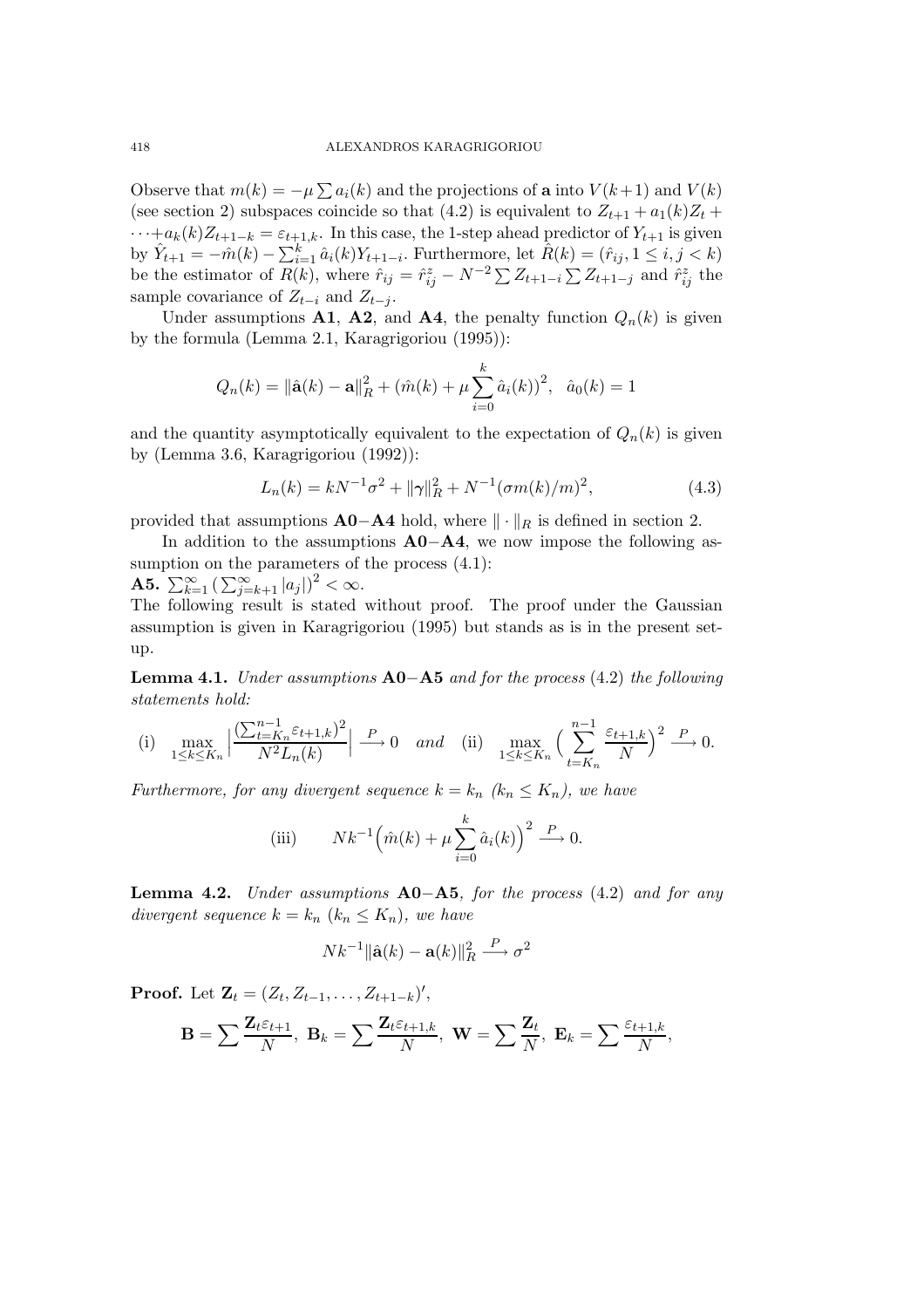$c_1 = \hat{R}^{-1}(k)$ **B**<sub>k</sub>, and  $c_2 = \hat{R}^{-1}(k)$ **WE**<sub>k</sub>. Note that  $\hat{\bf{a}}(k) - {\bf{a}}(k) = c_2 - c_1$ . By Lemmas 3.2 and 3.3 the convergence of  $P[|Nk^{-1}||c_1||_R^2 - \sigma^2] \ge \varepsilon$  to zero is equivalent to the convergence of  $E[N||\mathbf{B}||_{R^{-1}(k)}^2 - k\sigma^2]^2/k^2\epsilon^2$  to zero. Simple calculations show that the above expectation tends indeed to zero since, by Lemma 3.1, it is equal to  $(2k\sigma^4 + O(N^{-3}))/\varepsilon^2 k^2$ .

Furthermore,  $||c_2||_R^2$  tends to zero by the boundedness of  $||R||$  and  $||\mathbf{W}||$ , Lemma 4.1 (ii) and the fact that  $||\mathbf{E}_k||^2$  is of order  $O(N^{-1})$ . The result is obtained by the squeezing theorem applied to the inequality:

$$
\Big|\sum_{i=1}^2\|c_i\|_{R}^2-2\|c_1\|_{R}\|c_2\|_{R}\Big|\leq \|\hat{\mathbf{a}}(k)-\mathbf{a}(k)\|_{R}^2\leq \sum_{i=1}^2\|c_i\|_{R}^2+2\|c_1\|_{R}\|c_2\|_{R}.
$$

**Lemma 4.3.** *Under assumptions* **A0**−**A4**,

(i)  $\hat{\sigma}_k^2 - \sigma^2 \stackrel{P}{\longrightarrow} 0$ (ii)  $\sum_{j=0}^{k} |\hat{a}_j(k) - a_j(k)| \stackrel{P}{\longrightarrow} 0$ , for  $1 \le k \le K_n$ (iii) *If*  $\lim k_n = \infty$  *then*  $\|\overline{R} - R\| \to 0$ *, uniformly in*  $k_n \leq k \leq K_n$ *.* 

**Proof.** (i) Let  $s_k^2 = \sum_{k=1}^{n} \varepsilon_{t+1,k}^2/N$  and  $\sigma_k^2 = Es_k^2$ . Using the triangular inequality we have:

$$
|\hat{\sigma}_k^2 - \sigma^2| \le |\hat{\sigma}_k^2 - s_k^2| + |s_k^2 - \sigma_k^2| + |\sigma_k^2 - \sigma^2|.
$$
 (4.4)

The last term tends to zero since  $\sigma_k^2 \to \sigma^2$  (Grenander and Szergö (1958)). It can easily be shown that the first term of the R.H.S. of (4.4) equals

$$
\|\hat{\mathbf{a}}(k) - \mathbf{a}(k)\|_{\hat{R}(k)}^2 + \Big(\sum_{t=K_n}^{n-1} \frac{\varepsilon_{t+1,k}}{N}\Big)^2.
$$

By adding and subtracting the term  $k\sigma^2/N$ , we have:

$$
|\hat{\sigma}_k^2 - s_k^2| \leq \frac{k}{N} |\frac{N}{k}||\hat{\mathbf{a}}(k) - \mathbf{a}(k)||_{\hat{R}(k)}^2 - \sigma^2| + |k\sigma^2/N| + \Big(\sum_{t=K_n}^{n-1} \frac{\varepsilon_{t+1,k}}{N}\Big)^2.
$$

Using Lemma 4.1 (ii), Lemma 4.2 and assumption **A3** the first term of the R.H.S of (4.4) converges to 0. For the second term of the R.H.S. of (4.4) using Chebychev's inequality we have that  $P[|s_k^2 - \sigma_k^2| \geq \varepsilon] \leq \varepsilon^{-2} \text{Var}(s_k^2)$ . By the definition of  $s_k^2$  the Var  $(s_k^2) = o_p(1)$  and thus the second term tends also to 0.

(ii) Using simple properties of  $\|\cdot\|$  we have:

$$
\sum_{j=0}^{k} |\hat{a}_j(k) - a_j(k)| = \sum_{j=0}^{k} \sqrt{(\hat{a}_j(k) - a_j(k))^2}
$$
  
 
$$
\leq [k ||\hat{\mathbf{a}}(k) - \mathbf{a}(k)||^2]^{1/2} \leq [k ||\hat{\mathbf{a}}(k) - \mathbf{a}(k)||^2_R]^{1/2} ||R^{-1}||^{1/2}.
$$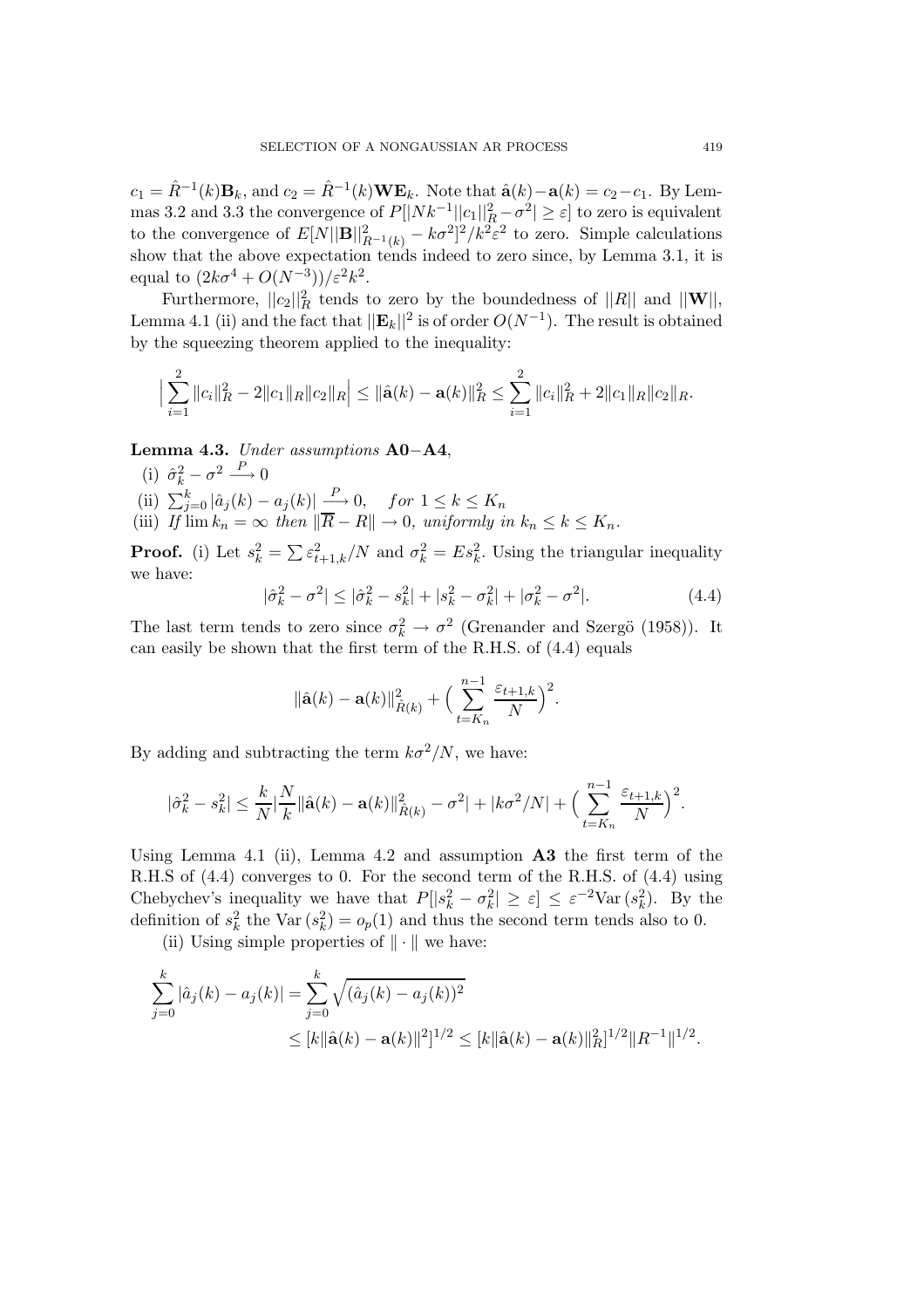Using the same argument as in part (i) and the fact that the norm of  $R^{-1}$  is bounded we have the result.

(iii) The result follows from (Shibata (1981)) Lemma 2.3 and previous results.

**Lemma 4.4.** *Under assumptions* **A0**−**A4** *and for any divergent sequence* k*, the following statements hold as*  $n \to \infty$ *:* 

(i) 
$$
\frac{\hat{\sigma}_k^2 - \sigma^2}{\sqrt{L_n(k)}} \xrightarrow{P} 0
$$
, (ii)  $\frac{\|\hat{\mathbf{a}}(k) - \mathbf{a}\|_{\overline{R}}^2}{L_n(k)} \xrightarrow{P} 1$ , and (iii)  $\frac{\tilde{m}^2}{L_n(k)} \xrightarrow{P} 0$ 

*where*  $\tilde{m} = \hat{m}(k) + \mu \sum \hat{a}_i(k)$ .

**Proof.** (i) It can be easily seen that

$$
\frac{(\sigma_k^2 - \sigma^2) + (\hat{\sigma}_k^2 - s_k^2)}{\sqrt{L_n(k)}} = \frac{\|\hat{\mathbf{a}}(k) - \mathbf{a}\|_R^2}{\sqrt{L_n(k)}} + \frac{\left(\sum \varepsilon_{t+1,k}\right)^2}{N^2 \sqrt{L_n(k)}}
$$

$$
\leq \sqrt{L_n(k)} \left(\frac{Q_n(k)}{L_n(k)} + \max_k \frac{\left(\sum \varepsilon_{t+1,k}\right)^2}{N^2 L_n(k)}\right)
$$

which converges to zero by Lemma 4.1 (i), Theorem 3.1, and the fact that  $L_n(k)$ converges to zero. Furthermore,

$$
P\Big[\max\frac{|s_k^2 - \sigma_k^2|}{\sqrt{L_n(k)}} \ge \varepsilon\Big] \le \frac{1}{\varepsilon^4} \sum_{k=1}^{K_n} E\Big[\frac{(s_k^2 - \sigma_k^2)^4}{L_n(k)^2}\Big] \le \frac{N^2}{\varepsilon^4 \sigma^4} \sum_{k=1}^{K_n} \frac{1}{k^2} \text{Var}\Big(\frac{\sum \varepsilon_{t+1,k}^4}{N^4}\Big)
$$

which tends to 0. Using the triangular inequality, the result is immediate.

(ii) Let  $W = \|\hat{\mathbf{a}}(k) - \mathbf{a}\|_{R}^{2}/L_{n}(k)$ . Then, using (4.3), we have:

$$
W - 1 = \frac{\|\hat{\mathbf{a}}(k) - \mathbf{a}(k)\|_{R}^{2} - \|\gamma\|_{R}^{2}}{\frac{k\sigma^{2}}{N} + \|\gamma\|_{R}^{2} + \frac{1}{N}(\frac{\sigma m(k)}{m})^{2}} - 1 \le \frac{\frac{N}{k}\|\hat{\mathbf{a}}(k) - \mathbf{a}(k)\|_{R}^{2} - \sigma^{2} - \frac{1}{k}(\frac{\sigma m(k)}{m})^{2}}{\sigma^{2}}
$$

which converges to zero by Lemma 4.2 and the facts that  $k$  is a divergent sequence and  $m(k)$  tends to m. The result follows from Lemma 4.3 (iii).

(iii) Using the formula for  $L_n(k)$  we have  $\tilde{m}^2/L_n(k) \leq (N\tilde{m}^2)/(k\sigma^2)$  which tends to zero by Lemma 4.1 (iii).

**Theorem 4.1.** *Under assumptions* **A0**−**A4***, and for any divergent sequence* k *we have*

$$
L_n^{-1}(k) \cdot |\widetilde{Q}_n(k) - \frac{2}{\hat{\sigma}_k^2} Q_n(k)| \stackrel{P}{\longrightarrow} 0
$$

*If, in addition, assumption* **A5** *is satisfied, then*

$$
\frac{\widetilde{Q}_n(\hat{k})}{L_n(k_n^*)} \xrightarrow{P} 2/\sigma^2, \qquad n \to \infty
$$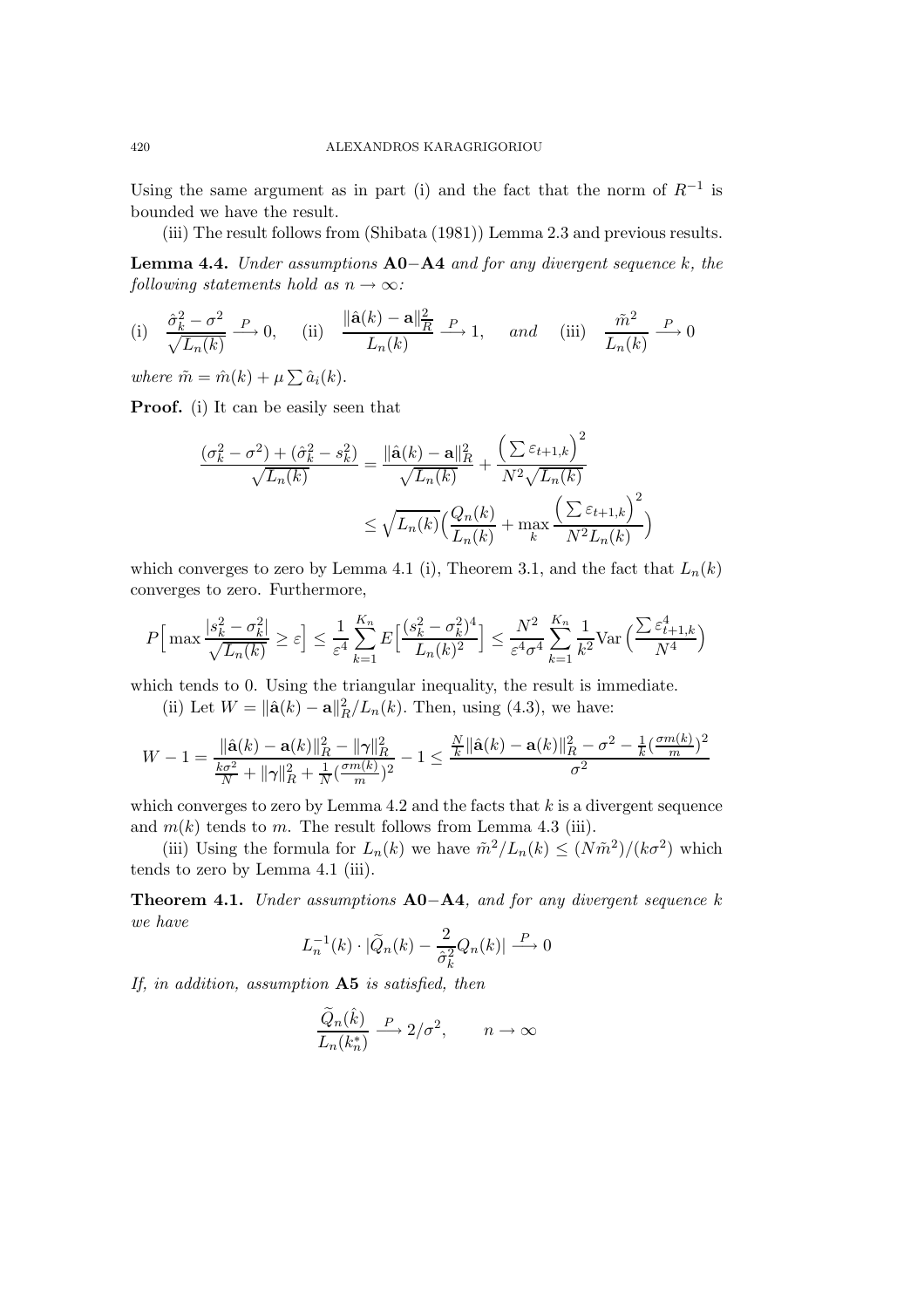*where*  $\hat{k}$  *is the order selected by*  $S_n(k)$  *and*  $k_n^*$  *the sequence that minimizes*  $L_n(k)$ *.* **Proof.** Consider the following known fact which holds for any spectral function  $f(\cdot)$  and any type of estimators (see Shibata (1981) for details):

$$
\frac{1}{L_n(k)}|\widetilde{Q}_n(k) - \frac{2}{\widehat{\sigma}_k^2}\overline{Q}_n(k)|
$$
\n
$$
\leq \frac{1}{L_n(k)} \Big\{ \Big(\frac{\sigma^2 - \widehat{\sigma}_k^2}{\sigma^2}\Big)^2 + \frac{2}{\widehat{\sigma}_k^2}\widetilde{m}^2 + \frac{\|\widehat{\mathbf{a}}(k) - \mathbf{a}\|_R^2}{\sigma^4}
$$
\n
$$
\times \Big(|\mathbf{a} - \widehat{\mathbf{a}}(k)|^2 F^* + 4|\mathbf{a} - \widehat{\mathbf{a}}(k)|F^{*12}\widehat{\sigma}_k + 2|\sigma^2 - \widehat{\sigma}_k^2|(2 + \frac{\sigma^2}{\widehat{\sigma}_k^2})\Big) \Big\},
$$

where  $F^* = \max_{-\pi \leq \lambda \leq \pi} \hat{f}_k(\lambda)$ ,  $|\mathbf{a} - \hat{\mathbf{a}}(\cdot)| = \sum_{j=0}^k |\hat{a}_j(\cdot) - a_j(\cdot)| + \sum_{j=k+1}^{\infty} |a_j|$ , and  $\overline{Q}_n(k) = ||\hat{\mathbf{a}}(k) - \mathbf{a}||_R^2 + \tilde{m}^2$ . By Lemmas 4.3 and 4.4 the above quantity tends to 0. By Lemma 4.3 (iii),

$$
L_n^{-1}(k) \cdot |\widetilde{Q}_n(k) - \frac{2}{\hat{\sigma}_k^2} (||\hat{\mathbf{a}}(k) - \mathbf{a}||_R^2 + \tilde{m}^2)| \stackrel{P}{\longrightarrow} 0
$$

and the proof of the first assertion is established. Combining Theorem 3.1 and the fact that  $k_n^*$  minimizes  $L_n(k)$  over  $1 \leq k \leq K_n$ , we have

$$
L_n(\hat{k})/L_n(k_n^*) \longrightarrow 1. \tag{4.5}
$$

For the second part, we have

$$
\frac{\widetilde{Q}_n(k)}{L_n(k_n^*)} = \frac{1}{L_n(k)} \Big\{ \widetilde{Q}_n(k) - \frac{2}{\widehat{\sigma}_k^2} Q_n(k) + \frac{2}{\widehat{\sigma}_k^2} Q_n(k) \Big\} \cdot \frac{L_n(k)}{L_n(k_n^*)}.
$$

Replacing k by the divergent sequence  $\hat{k}$  (see Karagrigoriou (1995)) and using Theorem 3.2, the first part of this theorem, and (4.5) we have the asymptotic efficiency of the spectral density estimate.

**Remark 4.1.** Applying Theorem 3.3 to the zero mean nongaussian  $AR(\infty)$ process  $\{Z_t\}$ , we conclude that Theorem 4.1 holds for all  $AIC$ −like criteria mentioned in Collorary 3.1, namely,  $AIC$ ,  $FPE$ ,  $FPE_{\alpha}$ ,  $AIC_C$ , and  $S'_n(k)$ .

### **5. Discussion**

Under assumptions  $A1-A4$ , the asymptotic efficiency of  $S_n(k)$  as well as that of AIC−like criteria is assured as long as the moments up to the 16th order exist, which is the only condition imposed on the true error distribution. Furthermore, even from the spectral density point of view, the asymptotic efficiency of AIClike criteria is assured provided that the parameters of the process satisfy certain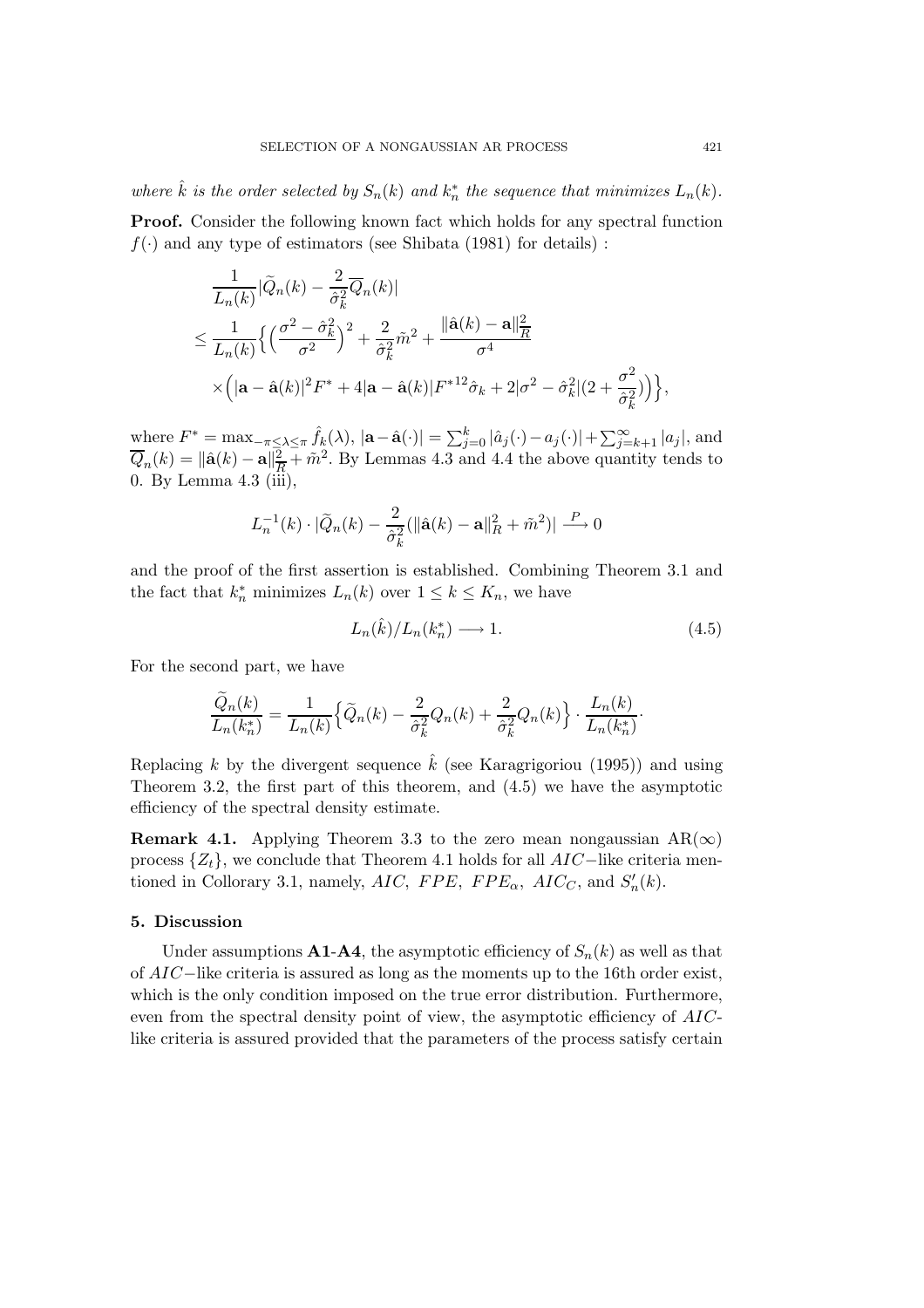#### 422 ALEXANDROS KARAGRIGORIOU

conditions. Note that the fact that this asymptotic result holds even for the nongaussian case is due to the use of a linear predictor in our criterion as well as to the use of the least squares estimators of the parameters of the fitted process. In conclusion, we can safely say that, provided that the moments up to the 16th order exist, the LSE's (i.e. the Gaussian MLE's) and consequently the  $AIC$ -like criteria derived under the Gaussian assumption can be used in the nongaussian case without affecting the asymptotic efficiency. The significance of Theorems 3.2, 3.3, and 4.1 lies in the fact that the Gaussian maximum likelihood estimators can be used, even if the true error distribution is not necessarily Gaussian, as long as the object of the analysis is to select a finite order process with optimal predictive performance.

## **Acknowledgement**

I would like to express my deep appreciation to my advisor Professor Ching-Zong Wei for his guidance and support over the last several years and Professor Paul J. Smith for his helpful suggestions. I would also like to thank an associate editor and two anonymous referees for their constructive comments.

## **References**

Akaike, H. (1970). Statistical predictor identification. *Ann. Inst. Statist. Math.* **22**, 203-217.

- Akaike, H. (1973). Information theory and an extension of the maximum likelihood principle. In 2*nd International Symposium on Information Theory* (Edited by B. N. Petrov and F. Csáki), 267-281. Akadémia Kiadó, Budapest.
- Berk, K. N. (1974). Consistent autoregressive spectral estimates. *Ann. Statist.* **2**, 489-502.
- Bhansali, R. J. (1986a). Asymptotically efficient selection of the order by the criterion autoregressive transfer function. *Ann. Statist.* **14**, 315-325.
- Bhansali, R. J. (1986b). The criterion autoregressive transfer function of Parzen. *J. Time Ser.* **7**, 79-104.

Bhansali, R. J. and Downham, D. Y. (1977). Some properties of the order of an autoregressive model selected by a generalization of Akaike's EPF criterion. *Biometrika* **64**, 547-551.

Brillinger, D. R. (1969). Asymptotic properties of spectral estimates of second order. *Biometrika* **56**, 375-390.

- Grenander, U. and Szegö, G. (1958). *Toeplitz Forms and Their Applications*. Univ. California Press, Berkeley.
- Hannan, E. J. and Quinn, B. G. (1979). The determination of the order of an autoregression. *J. Roy. Statist. Soc. Ser. B* **41**, 190-195.
- Hannan, E. J. (1980). The estimation of the order of an ARMA process. *Ann. Statist.* **8**, 1071-1081.
- Hannan, E. J. and Kavalieris, L. (1986). Regression, autoregression models. *J. Time Ser.* **7**, 27-49.
- Härdle, W. (1987). An effective selection of regression variables when the error distribution is incorrectly specified. *Ann. Inst. Statist. Math.* **39**, 533-548.
- Hurvich, C. M. and Tsai, C. L. (1989). Regression and time series model selection in small samples. *Biometrika* **76**, 297-307.